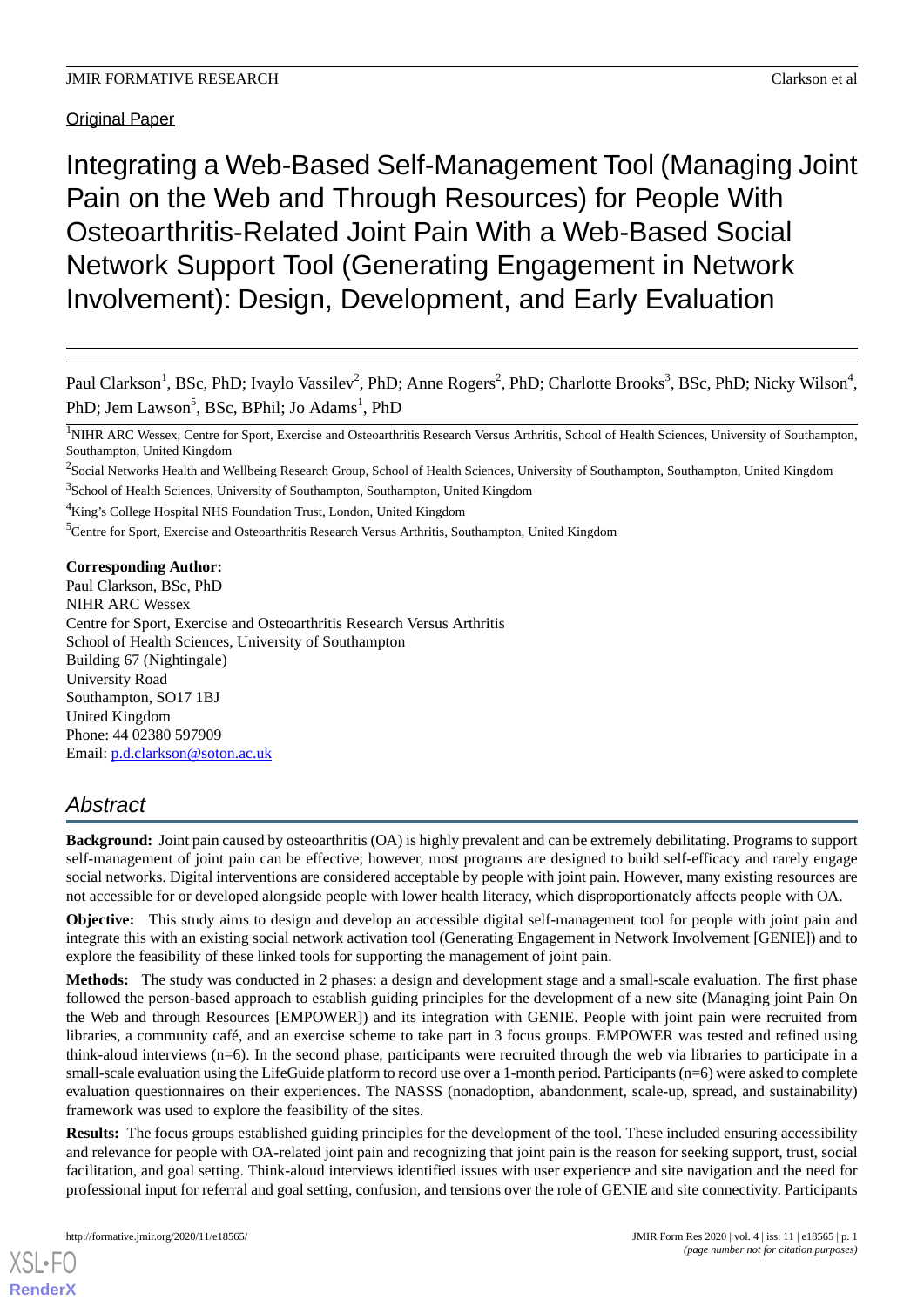expected the sites to be specific to their pain-related needs. EMPOWER was accessed 18 times; 6 users registered with the site during the evaluation study. Participants mostly explored information pages on being active and being a healthy weight. Only one participant undertook goal setting and 4 participants visited the GENIE website.

**Conclusions:** Using the NASSS framework, we identified the complexity associated with integrating EMPOWER and GENIE. The value proposition domain highlighted the technical and conceptual complexity associated with integrating approaches. Although identified as theoretically achievable, the integration of differing propositions may have caused cognitive and practical burdens for users. Nevertheless, we believe that both approaches have a distinct role in the self-management of joint pain.

(JMIR Form Res 2020;4(11):e18565) doi: [10.2196/18565](http://dx.doi.org/10.2196/18565)

#### **KEYWORDS**

joint pain; osteoarthritis; internet; self-management; social networks

# *Introduction*

#### **Background**

Joint pain secondary to osteoarthritis (OA) causes disability for many people and can be associated with a loss of independence [[1,](#page-11-0)[2](#page-11-1)]. In the United Kingdom, a 7-year consultation (2004-2010) determined a prevalence of 8.75 million people with OA aged above 45 years [\[3](#page-11-2)]. The prevalence of OA increases with age, with substantial associated human and economic costs [[4\]](#page-11-3). Given the projected increase in older adults across the European Union by 2080 [\[5](#page-11-4)], this impact is expected to grow. OA disproportionately affects lower socioeconomic groups [[6\]](#page-11-5). Such groups have been found to have low levels of health literacy, which is associated with poorer health outcomes [\[7](#page-11-6)].

Self-management is defined as both the action of a person to actively engage with their own health treatment and a program for delivering health-promoting information to people with chronic conditions [[8](#page-11-7)[,9](#page-11-8)]. Active engagement with self-management is an essential part of everyday life for people living with a long-term condition (LTC) [[9\]](#page-11-8), such as OA. Therefore, it is relevant to understand how support for self-management could be optimized. Programs or interventions to support the daily management of LTCs can be effective. Small improvements in symptom control, including pain, have been reported in people with OA following self-management programs, although these effects may not translate into improved quality of life [\[10](#page-11-9)]. Barriers to effective OA self-management programs, reported by patients in primary care [\[11](#page-12-0)], include a lack of information from health care professionals, beliefs that OA cannot be improved, and negative perceptions about program formats. A key recommendation in most self-management programs for OA is to increase physical activity [\[12](#page-12-1)]. Although both face-to-face and digital interventions can effectively support the promotion of physical activity [\[13](#page-12-2),[14\]](#page-12-3), digital interventions are accessible to a broader range of people [[15\]](#page-12-4) and acceptable as a method for supporting the self-management of joint pain [\[16](#page-12-5)]. Furthermore, digital tools for managing chronic conditions have been found to increase awareness and build capacity for people to better manage their condition [[17\]](#page-12-6).

Self-management interventions often combine multiple interacting components to improve health and well-being and commonly include behavioral change approaches [[18\]](#page-12-7). Interventions that are designed using behavior change theory

are considered effective at improving outcomes for people [[19,](#page-12-8)[20\]](#page-12-9). However, using this approach alone focuses only on an individual's motivation to self-manage. Other approaches that use a social network approach, which seeks to improve engagement with existing network members and resources and build new connections in the community to meet the needs of individuals, also enhance self-management [\[18](#page-12-7)[,21](#page-12-10)[,22](#page-12-11)]. However, to date, these have not been included in OA self-management programs. A relational approach to self-management, focused on the interdependence between individuals and network-level processes, can assist in changing behavior, managing day-to-day practicalities, and sharing experiences [\[22](#page-12-11)]. Consequently, there is considerable potential for this approach to improve the effectiveness of self-management programs for people living with OA. An example of a facilitated network-centered approach is provided by a web-based tool called GENIE (Generating Engagement in Network Involvement) [\[23](#page-12-12)]. GENIE is an evidence-based intervention that aims to reconstruct existing relationships and build new connections through valued activities to develop a diverse social network. GENIE is most effectively delivered through a one-to-one interaction by a trained facilitator and includes 4 distinct stages [\[22](#page-12-11),[23\]](#page-12-12): (1) mapping an individual's social network using concentric circles, (2) exploring activity and support preferences, (3) linking network members to their preferences, and (4) providing access to information on local resources linked to an individual's preferences.

Deductive approaches to developing health care interventions are commonly used [\[24](#page-12-13),[25\]](#page-12-14). However, it is important to explore the needs of people living with the condition to ensure that the intervention is effective and acceptable to those who will ultimately use it  $[26]$  $[26]$ . One approach to achieve this is the *person-based approach* (PBA) [[27\]](#page-12-16).

#### **Aims and Objectives**

This study aims to describe the development of a new web-based self-management intervention using the LifeGuide software, developed at the University of Southampton, which integrates a traditional evidence-based approach to supporting self-management, such as My Joint Pain (MJP) [\[28](#page-12-17)] with social network support using GENIE. The objectives of this study are as follows: (1) to design and develop, alongside user-led groups, a digital, personalized self-management program accessible to people with lower health literacy and joint pain; (2) to link this digital, personalized self-management program with the social network GENIE tool; and (3) to conduct an early evaluation of

 $XS$  $\cdot$ FC **[RenderX](http://www.renderx.com/)**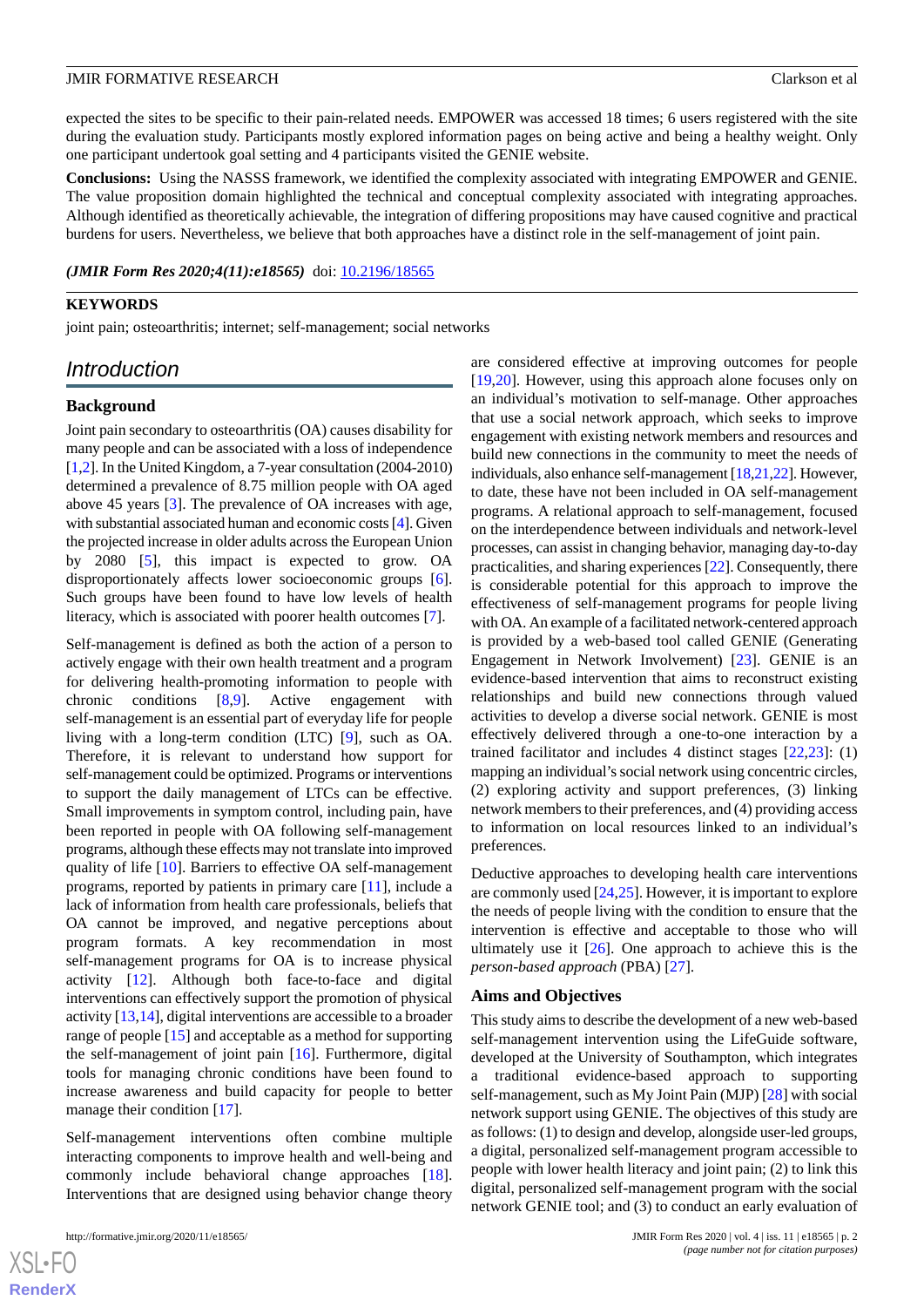and (2) a small-scale early evaluation of the intervention using LifeGuide software [\(Figure 1\)](#page-2-0). Underpinning our design and development approach was the use of appropriate behavior change theory and the literature on social networks. These

methods are discussed in the following sections.

the self-management program and its integration with GENIE for people with joint pain.

# *Methods*

## **Study Design**

<span id="page-2-0"></span>The study was divided into 2 phases: (1) design and development, including focus groups and think-aloud interviews

**Figure 1.** The person-based approach used for the design and development of the web-based intervention in phase 1 and small-scale evaluation using LifeGuide software. EMPOWER: Managing joint Pain On the Web and through Resources; Genie: Generating Engagement in Network Involvement; OA: osteoarthritis.



#### **Ethics**

Ethical approval to conduct the study was granted by the Faculty of Environmental and Life Sciences ethics committee at the University of Southampton (Ref. 40268.A1, 48286).

#### **The PBA**

[XSL](http://www.w3.org/Style/XSL)•FO **[RenderX](http://www.renderx.com/)**

The PBA provides a systematic way to integrate theory with the lived experiences of people with LTCs to develop usable and engaging interventions [[29\]](#page-12-18). In this project, the PBA was used to identify guiding principles for the development of the intervention by using and linking data collected from participants to relevant theories and existing research. Once prototypes were developed, qualitative approaches were used to further refine the intervention.

## **Phase 1: Design and Development**

To design and develop a new digital self-management tool, we invited people with joint pain to take part in focus groups to review and provide feedback on an existing web-based joint pain self-management tool for OA [\[28](#page-12-17)] alongside GENIE [[30\]](#page-12-19). Participants were subsequently invited to participate in think-aloud interviews to review the newly created tool.

#### *LifeGuide Software*

The new digital self-management tool was developed using the LifeGuide software, which is an open-source software that enables the development of web-based resources without the need for programming experience. It was developed at the University of Southampton and has previously been used

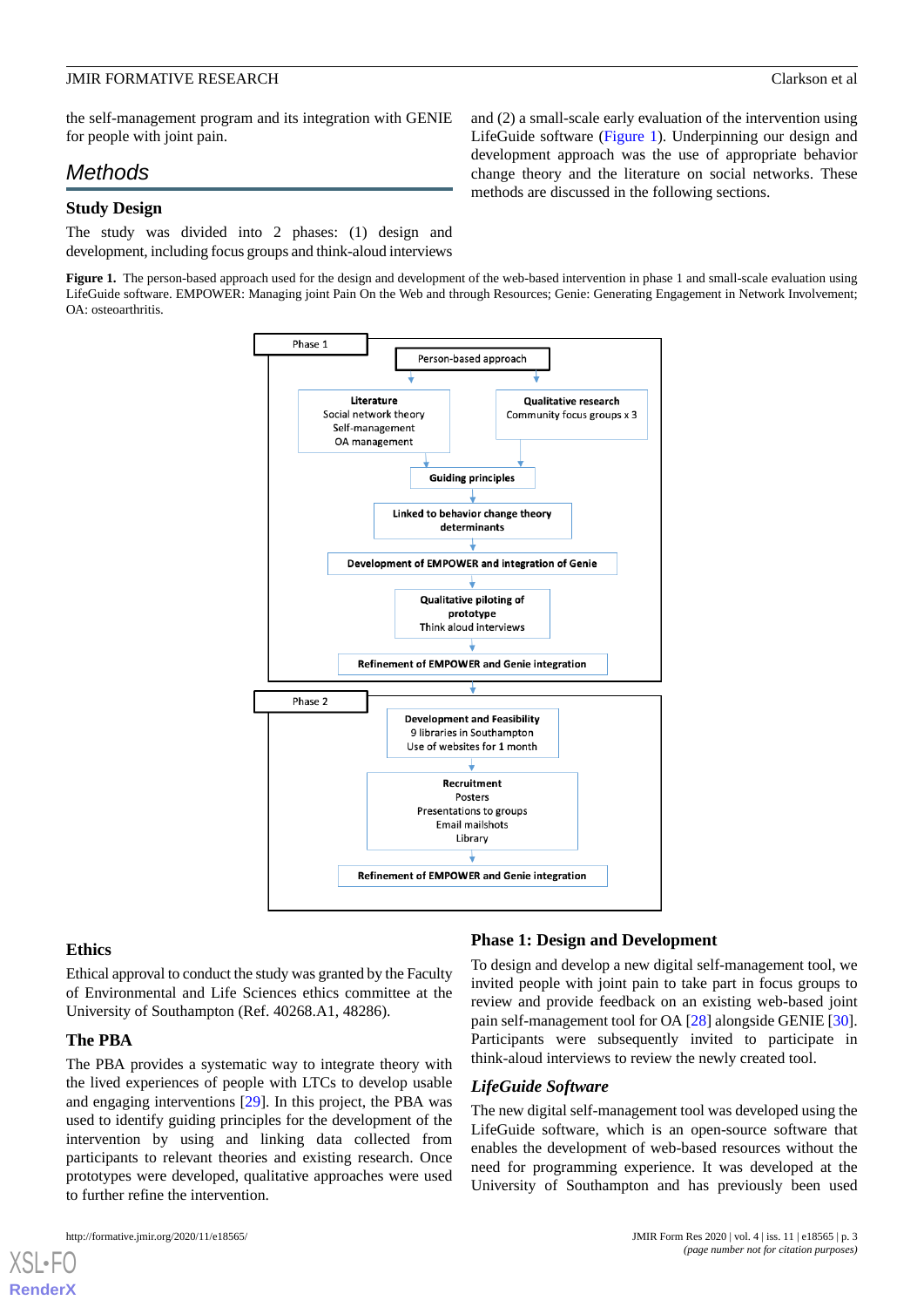alongside the PBA for self-management interventions for asthma [[31\]](#page-12-20), hypertension [[32\]](#page-12-21), and weight loss [\[33](#page-12-22)].

#### *MJP*

MJP [\[28](#page-12-17)] is a web-based resource for people with OA-related joint pain. Developed by Arthritis Australia, it provides information to support the management of joint pain. The MJP asks participants to indicate the location of their pain on a visual body map and answer questions so that the content of the site can be tailored and made relevant to the individual. Participants can return to the site for follow-up visits to further individualize their management plan [\[28](#page-12-17)]. MJP was reviewed by the study participants, as it represented an up-to-date and novel web-based tool for people with OA [\[28](#page-12-17)]. However, the site requires a high level of health literacy, particularly in relation to the level and quantity of information provided [[15,](#page-12-4)[16](#page-12-5)]. Consequently, it was important to understand whether a more accessible site could be developed for UK-based users.

#### *Recruitment*

We recruited a convenience sample of people with joint pain from a variety of backgrounds and with different health literacy levels from community organizations in Southampton, United Kingdom. We used posters, presentations to groups, and drop-in sessions to support recruitment into the study. All participants were provided with a participant information sheet (PIS) that was designed to be accessible, with a reading level of <12 years [[34\]](#page-13-0). A simplified and more visual information sheet also accompanied the full PIS. All participants signed a consent form before taking part and verbally consented before data collection. All study materials were reviewed by a patient and public involvement representative (JL) and a health literacy advisor (CB) before use. Participants were eligible to take part if they were aged >50 years and had self-reported joint pain. This age group was chosen because of the age-related increase in the prevalence of OA [\[4](#page-11-3),[35\]](#page-13-1). Self-reported joint pain reflects the fact that many people living in the United Kingdom with OA-related joint pain do not have a confirmed OA diagnosis [[36\]](#page-13-2).

#### *Procedures*

A total of 3 focus groups were conducted in community locations and at the University of Southampton in May and June 2018. Participants provided demographic information (age, gender, years of full-time education, highest level of education, and most recent occupation) and answered a question on health literacy (How confident are you at filling out medical forms by yourself? [\[37](#page-13-3)]). This health literacy question was found to be predictive of inadequate health literacy when compared with a larger validated measure—the Short Test of Functional Health Literacy in Adults [\[38](#page-13-4)]. Each focus group lasted 1 hour and was conducted by 2 members of the research team (a moderator [PC] and a note taker [CB or IV]) with experience of conducting focus groups. Participants were asked to review MJP and GENIE websites using their choice of a laptop or tablet. Immediately after viewing each site, participants were asked about their overall impressions. After viewing both sites, a further discussion, led by the moderator, was held using a topic guide. These focus group discussions provided information on the

 $XS$  $\cdot$ FC **[RenderX](http://www.renderx.com/)** development of an initial version of the new digital self-management tool and its integration with GENIE.

Participants who had previously consented to participate in the think-aloud interviews were invited to review the initial version of the new tool. Think-aloud interviews were chosen to identify user responses to the content, style, and delivery of the new tool [[27\]](#page-12-16). Before participating, each participant watched a short video demonstrating the think-aloud method. Interviews were conducted by one researcher (PC) at a time convenient to the user and were conducted either at the university or at the participant's home. The interviews were conducted in January and February 2019 using a predesigned interview schedule of tasks related to the key aspects of the site. There was no previous relationship between the participants and the researchers.

Focus groups and think-aloud interviews were digitally recorded and transcribed verbatim. Transcripts were read repeatedly to deepen comprehension by 2 researchers (PC and IV), coded and categorized using content analysis [\[39](#page-13-5)] by PC, and discussed with IV, AR, and JA to establish guiding principles for intervention development and amendments within the constraints of the technology and time.

#### **Phase 2: Early Evaluation of the Integrated Tools**

Following the modifications suggested by the interview participants, we conducted a small-scale early evaluation of Managing joint Pain On the Web and through Resources (EMPOWER) and its integration with GENIE. We used quantitative usability metrics, recorded in the LifeGuide platform and accessible to the research team, including the number and the time of visits to the site, time spent on each page and how a participant navigated through different pages, the use of various functions such as goal setting and email reminders, and text entered. We also aimed to establish the feasibility of the tools for use in a larger trial, based on the following criteria: acceptability, demand, implementation, practicality, integration, and limited efficacy [[40\]](#page-13-6). A mixed methods approach is considered beneficial for developing digital interventions for people with lower levels of health literacy [[41\]](#page-13-7). We aimed to recruit a diverse group of people from across the community through 9 local libraries in different city locations. However, no specific recruitment target was set, as we were interested in exploring recruitment feasibility for a future larger scale study. According to the English Indices of Deprivation, 5 recruitment locations were in the highest 2 deciles of deprivation. The others clustered around deciles 4, 5, and 6 [[42\]](#page-13-8).

We amended the age inclusion criteria to ≥18 years based on feedback during the development phase about being able to access such resources at an earlier age. EMPOWER was designed for people with OA; however, our development work indicated that many people will not have been given a formal diagnosis. We therefore used a symptomatic definition for recruitment, which was movement-related joint pain with morning stiffness that does not resolve within 30 minutes. Participants were also required to have access to an internet-enabled computer or tablet and be able to read English.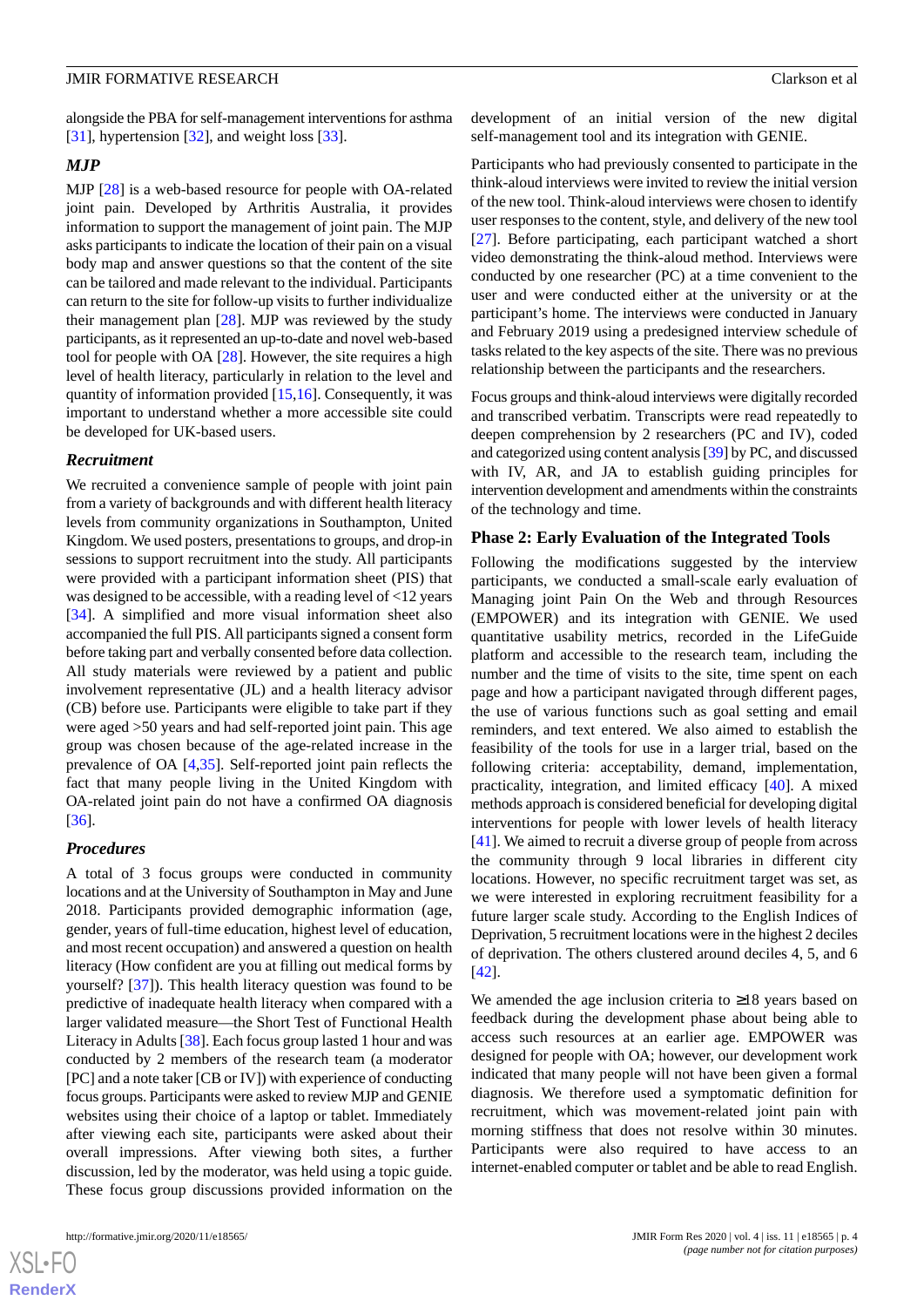#### *Recruitment*

Recruitment was conducted using posters and library presentations and through an email newsletter to library users and city council staff. Potential participants had access to the study information sheet and instructions about how to find the EMPOWER site and take part. Participants were asked to confirm their eligibility and consent to participate in the study. Once registered, participants answered a series of demographic questions, including age, gender, OA diagnosis, and postcode (to explore deprivation indices). Participants were also asked to complete questionnaires on self-efficacy [[43\]](#page-13-9), health literacy [[37](#page-13-3)[,38](#page-13-4)], and the impact of joint pain symptoms [\[44](#page-13-10)].

#### *Procedures*

Participants had access to the full EMPOWER site for 1 month, including email reminders, external links, and an option to request a facilitated GENIE session. At the end of the month, registered participants received an email inviting them to return to EMPOWER to evaluate the content and feasibility of the tools, complete the health literacy question [[37,](#page-13-3)[38](#page-13-4)] and the impact of joint pain questionnaire [\[44](#page-13-10)], and attend an interview. EMPOWER was programmed to automatically show the evaluation questions when the participant signed into the site at the end of the month. Each registered participant received an e-gift voucher to thank them for participating. No changes were made to the interventions during the evaluation period.

<span id="page-4-0"></span>To evaluate the complexity of the intervention, we drew on the first 4 domains of the NASSS (nonadoption, abandonment,

Table 1. Focus group and think-aloud interview participant demographics.

scale-up, spread, and sustainability) framework [[45\]](#page-13-11). This framework was developed through systematic reviews and case studies to identify appropriate domains, which were then tested with 10 programs across health and social care [\(Multimedia](#page-11-10) [Appendix 1\)](#page-11-10). The NASSS framework is considered particularly relevant for the evaluation of technological interventions [[46\]](#page-13-12). Each domain can be classified as simple, complicated, or complex, with greater complexity representing a less chance for sustained adoption. Usability data were used to explore these domains.

## *Results*

#### **Phase 1: Design and Development—Focus Groups**

In total, 11 people participated in the focus groups, which included groups of 5, 4, and 2. The participants were mostly women and aged 50 to 79 years. Just under half of the group reported that they had a secondary level of education (aged 12-16 years), whereas the others had a college (aged 16-18 years) or university education (>18 years). Most participants had higher health literacy levels (n=8; [Table 1](#page-4-0)).

The results of the focus groups were divided into factors related to the usability of the sites and themes for intervention, development, and implementation. The following themes were identified: introductions or recommendations, flexibility, complementarity, tailoring, and important aspects of managing joint pain. Representative accounts are shown in [Multimedia](#page-11-11) [Appendix 2.](#page-11-11)

| Participant      | Age<br>(years) | Gender | Years of full-time<br>education | Highest educational<br>level | Most recent occupation            | Health literacy score <sup>a</sup> |
|------------------|----------------|--------|---------------------------------|------------------------------|-----------------------------------|------------------------------------|
| $P2^b$           | 70-79          | Male   | 15                              | Secondary                    | Milkman                           | A little bit                       |
| P <sub>3</sub>   | 60-69          | Female | 10                              | Secondary                    | Nurse                             | Quite a bit                        |
| $P5^b$           | 50-59          | Female | 12                              | College                      | Library supervisor                | Quite a bit                        |
| $P6^b$           | 60-69          | Female | 13                              | College                      | Craft tutor and child carer       | Quite a bit                        |
| $P7^b$           | 50-59          | Female | 19                              | University                   | Support worker                    | Extremely                          |
| P <sub>8</sub>   | 60-69          | Female | 12                              | College                      | Customer advisor                  | A little bit                       |
| P <sub>9</sub>   | 50-59          | Male   | 12                              | Secondary                    | Road sweeper and toilet cleaner   | A little bit                       |
| P10 <sup>b</sup> | 50-59          | Male   | 11                              | Secondary                    | Information technology specialist | Quite a bit                        |
| P11              | 50-59          | Male   | 6                               | College                      | Engineer                          | Extremely                          |
| $P13^b$          | 50-59          | Female | 18                              | University                   | Community development officer     | Extremely                          |
| P <sub>14</sub>  | 70-79          | Female | 12                              | Secondary                    | Receptionist and telephonist      | Extremely                          |

<sup>a</sup>Responses to health literacy question—extremely (likely high health literacy) to not at all (likely low health literacy).

<sup>b</sup>Participants took part in think-aloud interviews.

### *Introductions or Recommendations*

Participants considered that contexts facilitating engagement with the websites could be associated with perceptions of trust in the site's content; for example, a recommendation from a general practitioner (GP) would provide reassurance that the

site was suitable. GENIE was also considered to have potential as a proactive tool when introduced by a social housing officer. The sites'independence of commercial interests was important to participants.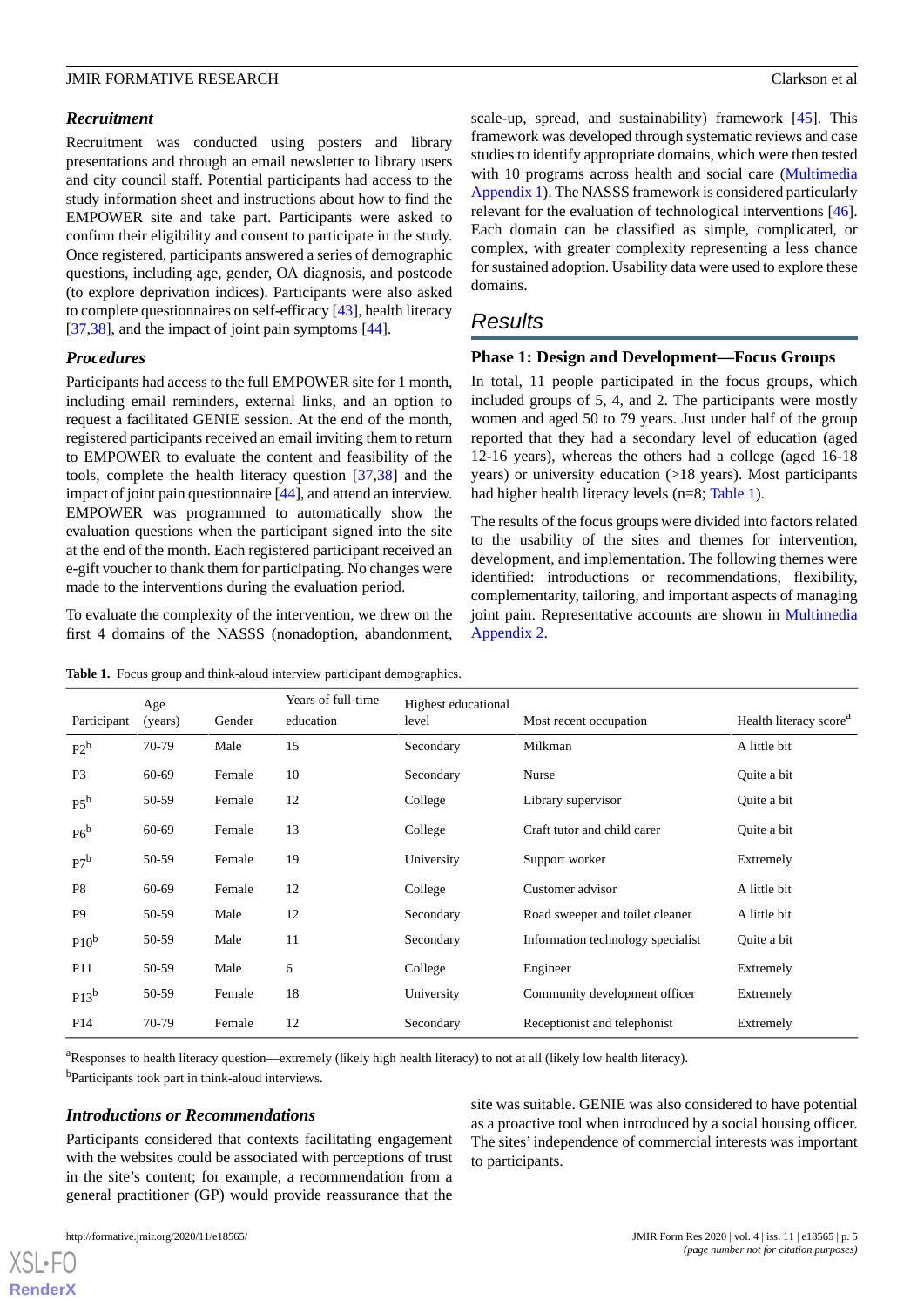## *Flexibility*

Participants wanted self-management interventions to be sufficiently flexible to meet their needs at different times. Although participants reviewed the MJP website before the GENIE website during the focus groups, there were mixed opinions about the order in which the sites could be used. Some participants liked the idea of using GENIE with a facilitator first. Others found it difficult to initially see how it could help to manage their joint pain. For this reason, some participants felt that joint pain should be the starting point, with a site such as MJP, and lead onto GENIE.

## *Complementarity*

The two websites (MJP and GENIE) were perceived as complementary to one another. Participants liked being able to find information on how to manage their joint pain while also having the opportunity to find people and resources that might help in their own community.

#### *Tailoring*

Participants were asked a series of questions on the MJP website to tailor the information on the site but found that the results fell short of their expectations in terms of personalization and relevance due to similar recommendations across the group. Participants disliked having to sign up immediately to perform this tailoring process, preferring to browse the site first. However, this process did reassure others that their painful joint was displayed on a visual body map.

## *Important Aspects of Managing Joint Pain*

Participants considered web-based resources helpful in alleviating pressure on the National Health Service (NHS) but

suggested that GPs would need to be aware of the sites. They highlighted the role of others in self-management and the need for relevant resources for friends and family. Furthermore, because of feelings of loneliness and isolation, it was deemed important to connect with others who experienced similar issues. Other important features for managing joint pain were discussed, including maintaining activity (partly for distraction from pain) and acquiring information about practical resources and support. Tracking personal progress and gaining emotional support to cope with pain were also considered important.

## *Identifying Guiding Principles for Design and Development of EMPOWER and Its Integration With GENIE*

The guiding principles for the new self-management tool (EMPOWER) and its integration with GENIE were generated from focus group themes and research literature on the self-management of OA and are as follows:

- Accessible for people with different levels of health literacy.
- Relevant to users need at different times.
- Self-management support strategies beyond medical advice.
- Pain as a starting point.
- Being able to track progress.
- Trust in the resource.

These guiding principles were developed into design objectives for the project. Intervention features informed by behavior change theories were chosen to meet these objectives ([Table](#page-6-0) [2\)](#page-6-0).

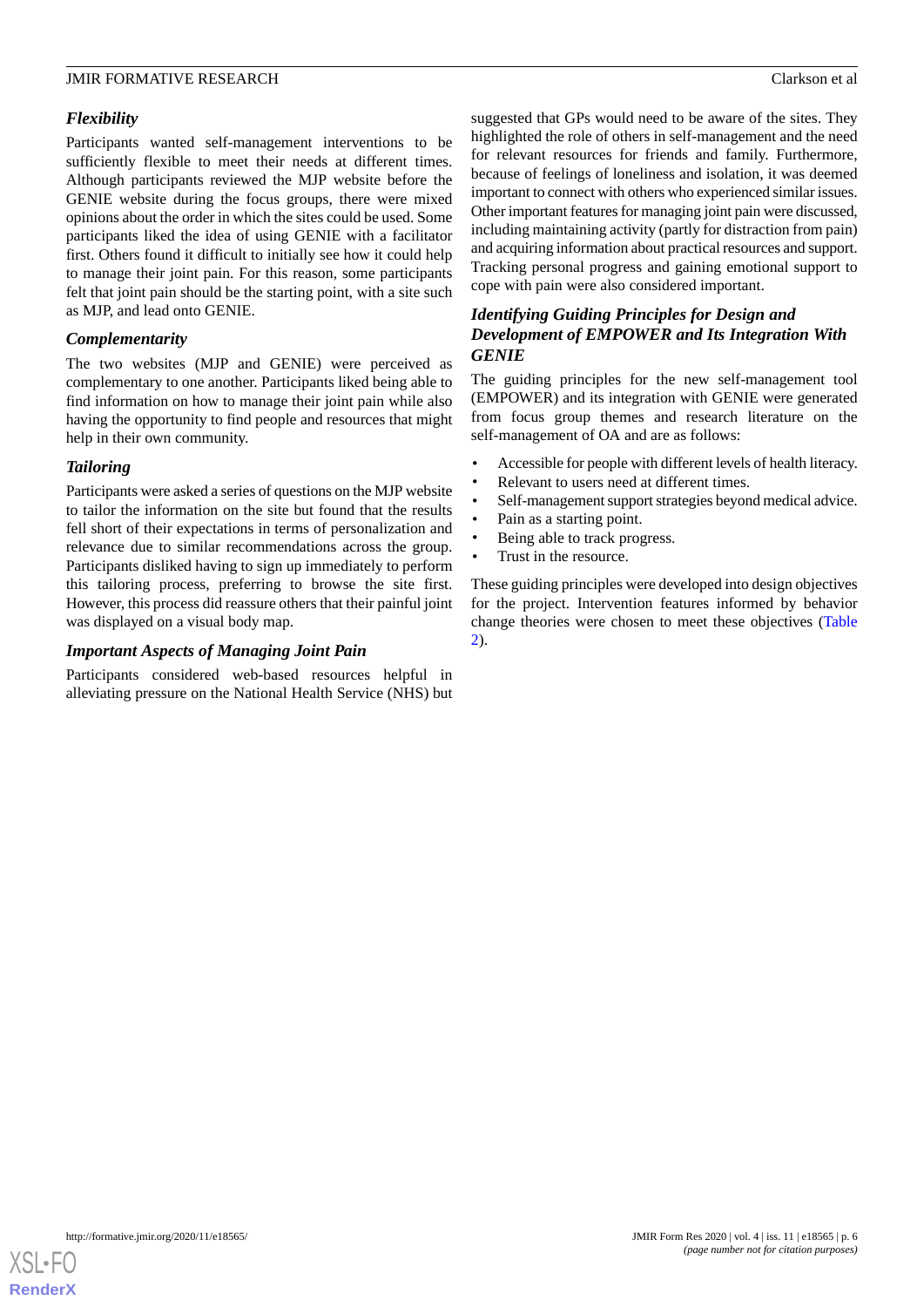<span id="page-6-0"></span>**Table 2.** Design objectives, intervention features, and background literature or theory linked to the guiding principles.

| Design objectives                                                                                                       | Intervention features                                                                                                                                                                                                                                                              | BCT <sup>a</sup> or previous literature                                               |
|-------------------------------------------------------------------------------------------------------------------------|------------------------------------------------------------------------------------------------------------------------------------------------------------------------------------------------------------------------------------------------------------------------------------|---------------------------------------------------------------------------------------|
| To ensure that the intervention is acces-<br>sible for people with lower levels of<br>health literacy                   | Ensure that the site and content are accessible and under-<br>standable<br>Reduce complexity and jargon to enable the personal use<br>$\bullet$<br>of information<br>Provide options to support users to apply relevant infor-<br>$\bullet$<br>mation and put advice into practice | Integrated model of health literacy [47]                                              |
| To enable people with joint pain to gain<br>advice and support that is relevant to<br>them at different times           | Integration of web and community resources to provide<br>$\bullet$<br>information and advice when it is required<br>Links to community resources to connect web informa-<br>$\bullet$<br>tion with real-world application                                                          | Integrated theory of health behavior<br>change $[48]$                                 |
| To encourage people with joint pain to<br>think about and engage with support in<br>terms of their wider social network | Integration of the GENIE <sup>b</sup> tool with the new joint pain<br>self-management tool (EMPOWER <sup>c</sup> )<br>Ensure that the benefits of social network support are<br>$\epsilon$<br>highlighted                                                                          | Integrated theory of health behavior<br>change $[48]$                                 |
| To develop an approach that recognizes<br>joint pain as the rationale for seeking<br>support                            | Ensure features and navigation through the sites that<br>recognize joint pain as the motivation for accessing the<br>intervention                                                                                                                                                  | Self-determination theory (extrinsic<br>motivation—identified regulation)<br>[49, 50] |
| To encourage people to set goals to pro- $\bullet$<br>mote action and maintenance of self-<br>management behaviors      | Promote the creation of goals from information on the<br>sites to develop behaviors for managing joint pain                                                                                                                                                                        | Health action process approach [51]<br>Goal setting theory [52,53]                    |
| To ensure that users consider the inter-<br>vention to be trustworthy                                                   | Provide references for all information<br>Provide information about the development of the inter-<br>$\bullet$<br>vention by people with joint pain, researchers, and health<br>care professionals                                                                                 | No specific BCT but background on<br>trust and reputational mechanisms<br>[54, 55]    |

<sup>a</sup>BCT: behavior change theory.

**b**GENIE: Generating Engagement in Network Involvement.

<sup>c</sup>EMPOWER: Managing joint Pain On the Web and through Resources.

#### *Developing the Intervention*

A new joint pain self-management intervention was created, called EMPOWER. To develop an initial prototype, we first explored the potential to integrate EMPOWER with GENIE. However, technical programming constraints prohibited this, and it was necessary to find another method for integration. In accordance with guiding principle 4, we established EMPOWER as the starting point for users, acting as a resource for managing joint pain. The aim of EMPOWER was to facilitate the adoption of and engagement with self-management behaviors relevant to an individual, through information and engagement with network support. This was emphasized on the EMPOWER home page through links to joint pain information in EMPOWER itself and information about the benefits of social network support and GENIE facilitation. EMPOWER was also designed to prompt users to think about how members of their networks might help with self-management throughout the site. This included space on each page to record information about people or activities that might help, which was automatically transferred to the goal setting pages for integration into personal plans ([Multimedia Appendix 3](#page-11-12)). Each page also included a link to the GENIE database of activities and groups, enabling users to identify local resources that could be relevant for making the changes individuals identified as important. These pages opened

[XSL](http://www.w3.org/Style/XSL)•FO **[RenderX](http://www.renderx.com/)**

in a separate browser to ensure that the sites could be used interchangeably.

The content of EMPOWER was informed by focus group discussions, research evidence or guidelines, and in collaboration with Arthritis Australia. All content was reviewed by expert clinicians working in musculoskeletal services and the research team, including clinicians, sociologists, and a health psychologist. Video content provided by an existing GENIE project [[23\]](#page-12-12), Arthritis Australia [[28\]](#page-12-17), and the Chartered Society of Physiotherapy, United Kingdom, was considered beneficial by participants. Access to in-depth information was provided through public links to trusted third-party sites, including Versus Arthritis [\[56](#page-13-22)] and the NHS [[57\]](#page-13-23), which opened in separate browser windows.

#### *Think-Aloud Interviews*

A total of 6 participants took part in the think-aloud interviews. Participant demographic information is shown in [Table 1](#page-4-0). Interviews lasted between 20 and 60 minutes, reflecting the diverse needs and interests of participants in relation to joint pain. The following themes were identified: user experience, professional involvement, understanding GENIE, tensions between EMPOWER and GENIE, and pain and goal setting. Participants highlighted particular issues associated with the technical and conceptual integration of EMPOWER and GENIE.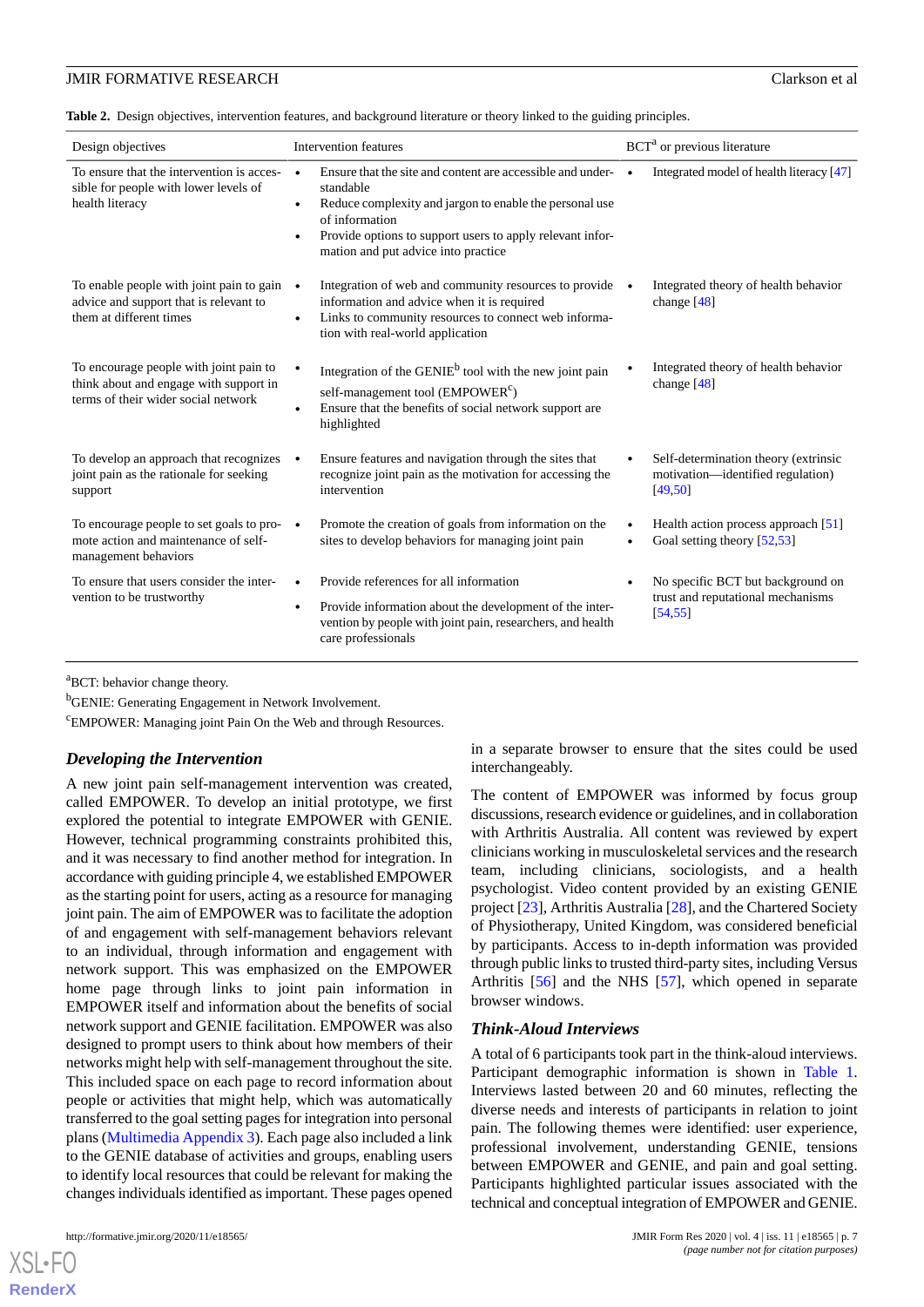This included confusion over whether any information entered on one site would influence the content of the other and a perceived conflict in approaches to self-management. Each theme is summarized below with illustrative accounts available in [Multimedia Appendix 2.](#page-11-11)

#### *User Experience*

Participant feedback indicated that the overall navigation and integration of EMPOWER and GENIE needed improvement. Links to GENIE, which opened in separate windows, were confusing, particularly when participants were trying to return to EMPOWER. Most participants wanted EMPOWER to be more personalized and specific to their information needs. However, there were marked differences in opinion about the level of information provided. Differences were also reported about the site's appearance, with one participant reflecting that the site aesthetic was too formal and another considering that this formality improved the look of the site.

#### *Professional Involvement*

Different views about health care professionals' involvement in self-management and goal setting decisions were held. Some participants stated that it was important to draw on their own experience of managing joint pain, whereas others wanted a more prescribed approach. Furthermore, some participants were confused by perceived inconsistencies between some of the video content, which promoted the involvement of expert advice, and the wider self-management ethos of the sites.

#### *Understanding of GENIE*

Participants perceived that the role of GENIE was to locate groups and community content specifically linked to information within EMPOWER. However, although specific EMPOWER pages were linked to relevant GENIE pages, this was not sufficient to meet one participant's expectations. Involving other network members was considered important, although inner resilience was also integral to management. Options to record how your network could help on the EMPOWER pages were confusing and not used by most participants, suggesting that engaging with social networks for self-management requires a more facilitated approach.

#### *Tensions Between EMPOWER and GENIE*

The link between EMPOWER and GENIE required more explanation, as participants were confused about whether the content from both sites was automatically transferred to the other for use. In particular, given the physical impact of joint pain, one participant was concerned that linking up with local groups and activities recommended through GENIE may not be relevant. Others found it difficult to see how network members could influence their pain.

#### *Pain*

Expectations of the sites were linked to participants' joint pain needs. One participant expected more joint pain–specific content, whereas others wanted a greater focus on prevention to reduce the future impact of pain. Participants believed that given the varied nature of pain experiences, achieving relevance for all users would be difficult. Some of the participants did not recognize the term osteoarthritis.

#### *Goal Setting*

Goal setting was found to be potentially beneficial for some participants but only if linked with professional advice. One participant questioned the need for goal setting, whereas a further participant considered that the overwhelming amount of information made it difficult to select appropriate goals.

#### *Refinement of EMPOWER and GENIE Integration*

Amendments were made to EMPOWER and to its integration with GENIE following the think-aloud interviews. These included a new video on the EMPOWER home page, with explicit focus on improving the understanding of GENIE and its relevance within EMPOWER. User experience was also improved to ease tensions associated with navigating between EMPOWER and GENIE. Changes were made to the content and language used, such as replacing the term "network" with "people around you" [\(Multimedia Appendix 4](#page-11-13)) to improve users'understanding of social network support. A greater focus on the lived experience of people with joint pain was achieved through the inclusion of links to videos from the Healthtalk website [\[58](#page-13-24)]. The reported usability issues were improved through greater signposting to guide user navigation.

#### **Phase 2: Early Evaluation of the Integrated Tools**

The EMPOWER site was accessed 18 times for at least 10 seconds in the month it was available. Of the 17 eligible participants, 9 consented to participate in the study; however, only 6 registered and used the site's functions. Overall, 2 participants returned to the site twice within the month of the initial registration.

#### *Registered Users*

[Table 3](#page-8-0) displays the registered users' demographics. The participants were mostly female and aged 52 to 68 years. Overall, 3 participants reported a diagnosis of OA and indicated a greater impact of their symptoms on daily life. All participants reported joint pain in more than one joint, with 3 participants indicating pain in more than 5 joints. Most participants had a higher level of health literacy, whereas postcode data indicated that participants predominantly lived in areas with a lower level of deprivation (4/6,  $\geq$ 5th decile [\[42](#page-13-8)]). Responses to the self-efficacy questionnaire showed a wide range of perceived self-efficacy (mean 5.5 [SD 2.1]; range 2.8-8.0).

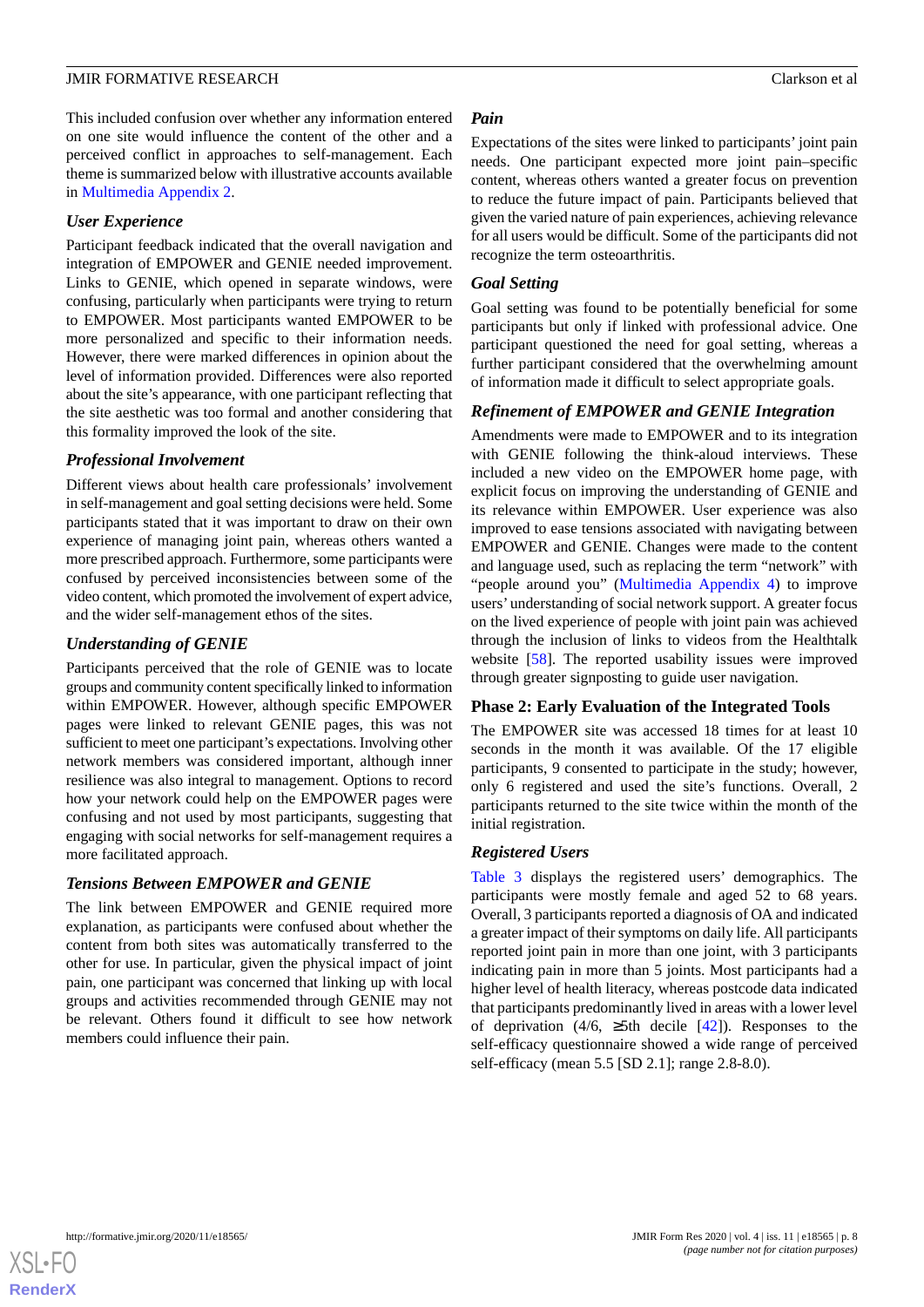<span id="page-8-0"></span>**Table 3.** Registered participant demographics (phase 2).

| Participant ID  | Gender | Age | Osteoarthritis diagnosis              | Impact of joint symptoms <sup>a</sup> | Health literacy <sup>b</sup> | Self-efficacy, mean $(SD)^c$ |
|-----------------|--------|-----|---------------------------------------|---------------------------------------|------------------------------|------------------------------|
| P <sub>15</sub> | Female | 54  | No                                    | Slightly                              | Quite a bit                  | 7.7(1.2)                     |
| P <sub>16</sub> | Female | 66  | No                                    | Slightly                              | Extremelyc                   | 8.0(1.1)                     |
| P <sub>17</sub> | Male   | 68  | Yes, physiotherapist                  | Moderately                            | Extremely                    | 5.8(1.9)                     |
| P <sub>18</sub> | Female | 68  | Yes, general practitioner             | Severely                              | Quite a bit                  | 3.3(0.5)                     |
| P <sub>19</sub> | Female | 68  | No                                    | Moderately                            | Extremely                    | 5.3(0.8)                     |
| P <sub>20</sub> | Female | 52  | Yes, doctor at surgery, scans,<br>etc | Severely                              | Somewhat                     | 2.8(1.2)                     |

<sup>a</sup>Full question: How much have your joint or muscle symptoms interfered with your work or daily routine in the last 2 weeks (including work and jobs around the house)? [\[44\]](#page-13-10).

<sup>b</sup>Responses to health literacy question—extremely (likely high health literacy) to not at all (likely low health literacy).

<sup>c</sup>Self-efficacy measure [\[43\]](#page-13-9) includes 6 items, scored from 1 (not at all confident) to 10 (totally confident).

#### *Initial Visit*

The 6 registered participants used the site for a mean duration of 21.6 minutes (SD 14.1) during their first visit (range 8.6-44.5). A total of 2 participants spent almost 3 minutes exploring the home page before moving on (likely viewing the GENIE information video), whereas the other participants moved on to register on the site almost immediately (6-13 seconds).

Overall, 2 participants, one with a diagnosis of OA and one without, viewed the "What is OA?" page first on the EMPOWER site, whereas 3 others chose to focus on issues that affected them (sleep, staying independent, and problem solving). The final participant opted to go to the goal setting page (*My goals*) first, discounting suggestions on the main menu to review information before setting goals. This participant (P20) chose not to visit any of the joint pain–related information pages during their initial visit, instead focusing on setting goals and visiting GENIE.

Data on the frequency of page views indicated that certain issues were more important than others. The *Being more active* and *Being a healthy weight and eating well* pages were the most visited, with one participant (P19) spending more time exploring this latter topic than any other. Information on medical management (accessed through *What is OA?*) was also of interest to 3 participants, with one user spending over 5 minutes exploring these 2 pages.

In total, 4 participants used the GENIE link button available in EMPOWER and used GENIE for 2 to  $\geq$ 9 minutes before returning to EMPOWER. [Multimedia Appendix 5](#page-11-14) shows the process of going between the 2 sites. Participants did not use the option for recording "how could people around you help" and did not request a facilitated GENIE session. The EMPOWER site provided links to external sources of trusted information on the internet, but these were only used by one participant [\(Multimedia Appendix 5\)](#page-11-14). Furthermore, links to videos from the Healthtalk website [[57\]](#page-13-23) providing real-life experiences of dealing with various issues were not used by participants.

#### *Subsequent Visits*

Overall, 2 participants returned to EMPOWER twice during the study, spending over 4 minutes (P15) and 19 minutes (P20) on the site and using GENIE. After logging in, these participants were given the opportunity to view their goals or go to the main menu. Both chose to view their goals initially, although only one of the participants had previously set a goal. This participant provided feedback on the progress of the previously set goals. Participants were invited to conduct evaluations of the intervention at the end of their month of use; however, these were not completed by any of the participants.

## *Discussion*

Guiding principles for the EMPOWER site and its integration with GENIE were established. These were associated with ensuring that EMPOWER was accessible, trustworthy, and relevant for different people with OA. Participants suggested that pain was the reason for seeking support but wanted a digital tool to go beyond medical information and provide opportunities to track progress. Think-aloud interviews using EMPOWER and GENIE highlighted user experience issues, particularly around linking sites and the personalization of information. Participants were divided over whether they would need to involve health care professionals with setting goals on EMPOWER. A greater focus on preventing pain in the future was identified as important, although achieving a relevant approach for all was considered difficult. The connection between EMPOWER and GENIE required greater explanation, both technically and conceptually. Adaptations and usability issues were resolved before the early evaluation work was undertaken.

Early evaluation work identified that activity and weight management were particularly relevant for participants. Most participants visited GENIE from the EMPOWER site on their first visit and follow-up visits. Goal setting and links to external information sources were only used by one participant, whereas video case studies were not used. Unfortunately, participants did not undertake the evaluations at the end of the study, which limited our understanding of the context of these decisions. The reasons for this are unclear, but it is possible that there were technical issues with the site, although this function was widely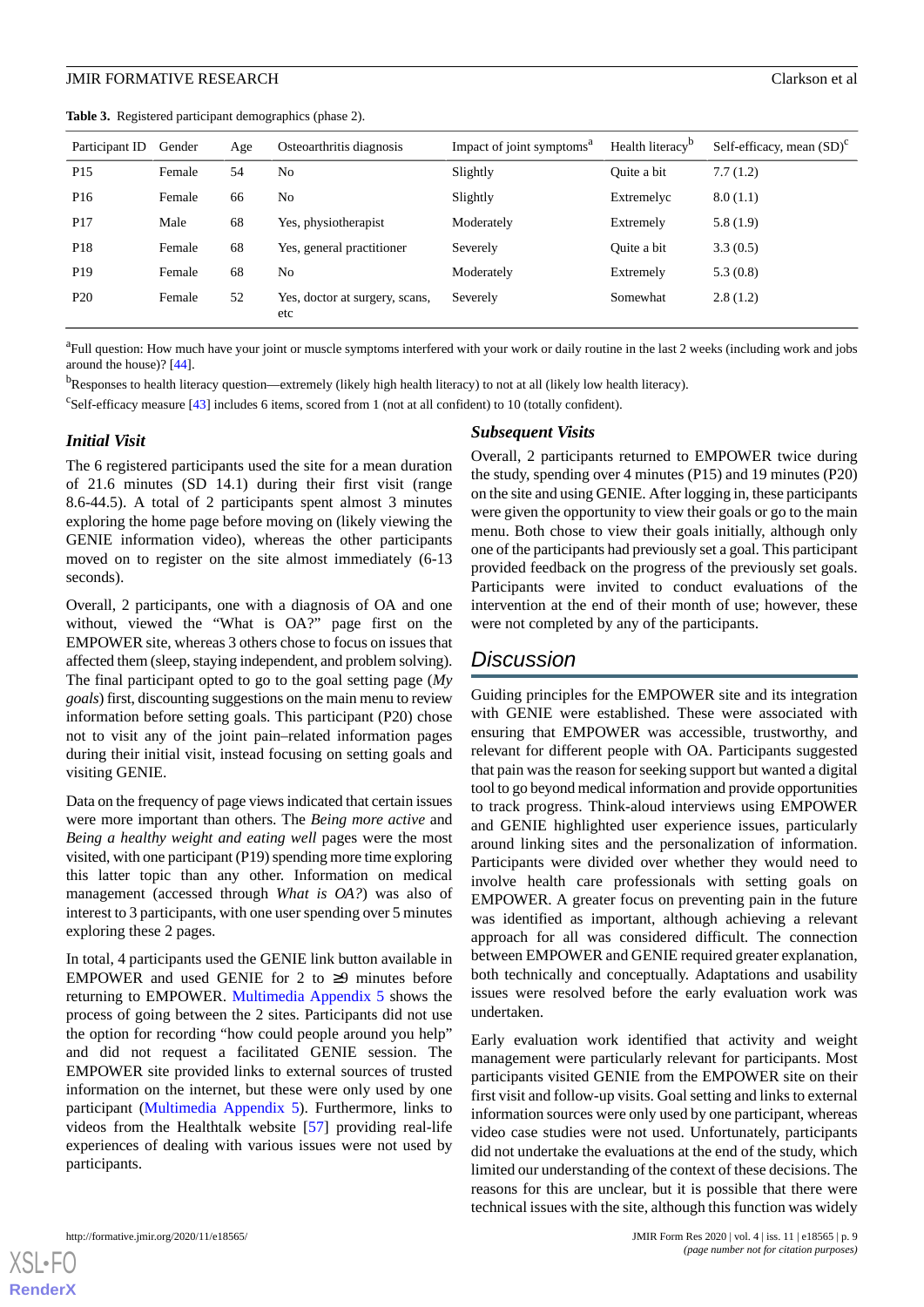tested before going *live*. Digital evaluation (even with an email reminder) may have been too great an expectation, given the small number of additional visits to the site.

The domains of the NASSS framework [\(Multimedia Appendix](#page-11-10) [1\)](#page-11-10) have been used to explore the intervention's complexity and potential for implementation using the available usability data. These are discussed in the following sections.

#### **The Condition**

OA can be considered complex, as many people do not have a diagnosis or are at different stages of managing the condition. OA was an unfamiliar term to some participants, which resulted in a change in the terminology used for recruitment. The EMPOWER home page was changed to accommodate this to meet the needs of those with lower levels of health literacy [[59\]](#page-13-25). This approach was important, given that OA affects more people from lower socioeconomic backgrounds in which health literacy levels are also typically lower [\[6](#page-11-5)]. However, most of the recruited participants had high levels of health literacy. Although we aimed to recruit participants with diverse health literacy levels, we believe that our inability to do so may be symptomatic of the limited diversity of participants in health research more widely  $[60]$  $[60]$ .

Pain was the primary reason for seeking support, and it was therefore important for participants to see the EMPOWER site before linking to GENIE. However, perceptions about the amount of information necessary to manage pain differed between participants. An association with aging may be one reason for this, as there are few perceived options for managing OA [\[61](#page-14-0)].

### **The Technology**

Technical issues associated with integrating EMPOWER and GENIE caused usability problems for participants, although adjustments were made to improve navigation between sites, with page flow data showing that participants were able to navigate from EMPOWER to GENIE and back again. The dependability of the sites was otherwise satisfactory, although it was apparent that some links did not always open on the initial click. It is unclear, however, whether this was a site issue or whether it was related to a user's hardware or internet connection. Usability issues may reduce the effectiveness and potential of web-based interventions, and many self-management interventions are reported to have limitations in this area [[62,](#page-14-1)[63\]](#page-14-2).

Although EMPOWER was developed to be independently usable, regardless of previous experience, the site emphasis was on goal setting to build efficacy for self-management behaviors. Goal setting is an effective strategy to support healthy behaviors, such as increased physical activity  $[64,65]$  $[64,65]$  $[64,65]$ , which are recommended for the management of OA [\[12](#page-12-1)]. EMPOWER integrated the effective elements of goal setting and action planning, which are associated with the goal setting theory [[51](#page-13-17)[,52](#page-13-18)] and the health action process approach [\[51](#page-13-17)]. However, given that only one participant used this function in our evaluation, there may have been problems with the implementation of these functions or associated technical difficulties. Evaluating set goals is also a key part of goal setting [[66\]](#page-14-5), but few participants in this study returned to EMPOWER

after the initial visit, potentially indicating ambivalence to this intervention. Finally, although there were frequent prompts to set goals, this may have assumed that individuals were able to develop, prioritize, and follow up on set goals. Given the participants' range of self-efficacy scores [\(Table 3](#page-8-0)), this may have been too great an assumption.

We also made assumptions about the capability of participants to use the internet. Although a user guide was provided on how to navigate to the EMPOWER site, potential participants may have decided not to take part because of the self-directed nature of navigating to and using the site.

#### **The Value Proposition**

The EMPOWER site was developed to support the self-management of joint pain for people with lower levels of health literacy. Previous research has identified that such interventions are also acceptable to those with higher levels of health literacy, with clear and accessible information preferred by individuals with both low and high health literacy [[67-](#page-14-6)[69\]](#page-14-7). The integration of EMPOWER and GENIE was considered valuable by encouraging users to move beyond a medicalized approach to self-management and think about what matters to them within their social practices and networks. Although this was theoretically informed and viable, there were technical issues and reported tensions related to mixed messages about self-efficacy. We suggest that this tension is caused by the underlying differences between the 2 sites. EMPOWER is a behavioral intervention, whereas GENIE is about social practices. The latter has been established to make a contribution that is not as immediate as needing to respond to and alleviate pain. Rather, it is designed to respond to the everyday demands of living life with a chronic condition [\[23](#page-12-12)]. In this context, GENIE supports people to seek activities that prevent or lessen the intensity of episodes over time (eg, through joining an activity group, which in turn may help to reduce episodes of acute pain).

EMPOWER was designed, based on user feedback, to be an initial point of contact for people seeking information and advice about joint pain. EMPOWER also promoted social engagement to support self-management by encouraging users to think about and record how their own social networks could help and to engage with GENIE. However, most participants did not engage with these features on the EMPOWER site. A facilitated approach has previously been found to encourage greater motivation and persistence to think about social network support using the GENIE site [[23\]](#page-12-12). Such a facilitated approach was offered to participants using a simple electronic request on the EMPOWER site but was not taken up.

The tensions between the sites may have created practical and cognitive burdens for users, increasing the perceived complexity of the overall intervention. Although participants identified potential value in using a digital tool in collaboration with primary care, the increased complexity of the EMPOWER and GENIE intervention limits the potential for wide-scale future adoption [\[45](#page-13-11)].

 $XS$ -FO **[RenderX](http://www.renderx.com/)**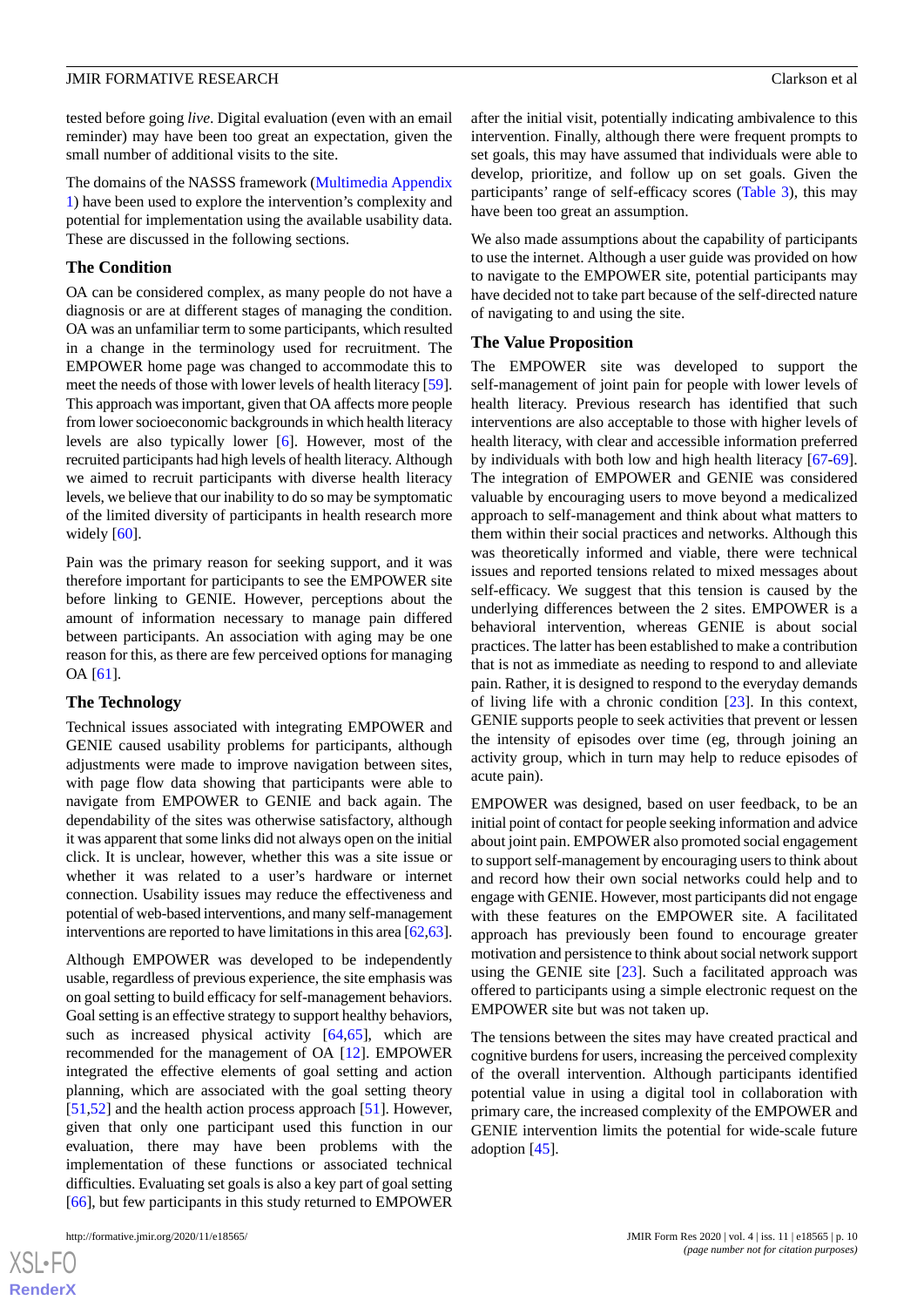## **The Adopter System**

Some of the focus group and interview participants suggested that health care professionals should introduce the sites' resources and support goal setting. A lack of this input may have influenced the number of users registered during the evaluation phase. Previous studies have identified the importance of ensuring that new technologies contextually link with the existing health care environment [\[70](#page-14-8)]. In doing so, new interventions are more likely to be adopted and effective for their target population [\[71](#page-14-9),[72\]](#page-14-10).

## **Limitations**

We aimed to recruit a diverse range of people to take part in developing a new self-management intervention for people with OA. Although we achieved our recruitment target for focus groups and interviews, a lack of diversity was evident with respect to health literacy. We further aimed to improve this during the evaluation study by focusing on recruitment areas with the highest indices of deprivation. However, most participants in this study were from areas with the lowest level of deprivation. Although study materials were designed to be user friendly and readable, this had little effect on recruiting people with lower levels of health literacy. We considered the library setting appropriate for recruitment as a provider of community information and support, particularly related to using the internet [[73\]](#page-14-11). However, it may have been more appropriate to set up a local patient and public involvement group to better understand the needs of the local population first. This approach has been reported to be beneficial, alongside a snowball sampling strategy for engaging *hard-to-reach* groups in the community [[74\]](#page-14-12).

We were also unable to recruit many older adults (aged  $\geq 75$ ) years) to take part in the studies. Although people in this age category typically use the internet less than other age groups, data from the Office for National Statistics show increased use year-on-year [\[75](#page-14-13)], which we hope would translate into study participation. Consequently, the findings of this study cannot be generalizable.

During the focus groups and interviews, participants were asked to explore the websites in a way that was relevant to them. However, this may not have been representative of daily use, impacting on the validity of the results and subsequently the development and integration of the sites.

In the evaluation study, although the site was accessed 18 times during the data collection period, this only translated into 6 registered users. Although issues related to the technology and adopter system have been discussed as barriers to recruitment, some of the library locations were less engaged or were only open part-time, which may also have had an influence. Digital feedback forms were not completed by any participant, even with email reminders. It may have been prudent, therefore, to offer nondigital alternatives, such as postal questionnaires or telephone interviews, which may have been more acceptable. However, this would have required participants to provide their address and/or telephone number and may have influenced their decision to take part in the study.

Given the successes and limitations of this study, future work should incorporate close community partners working to understand the needs of the local population. In doing so, a more representative sample may be achieved, particularly in relation to levels of health literacy. Both health information and social network approaches are important for supporting self-management. However, future work should seek to clarify how best to integrate and implement these approaches in terms of digital or nondigital approaches and in the context of the wider health care system.

## **Conclusions**

This study has demonstrated the complexity associated with developing an accessible digital tool that combines self-efficacy and social network activation to support the variety of needs of people with joint pain. The NASSS framework provided a useful mechanism for evaluating and explaining the nonadoption of the intervention. Considerable complexity was associated with the integration of the EMPOWER and GENIE resources, both technically and conceptually. We identified tensions between the 2 resources caused by differences in their approach to self-management. Although EMPOWER aims to support change in self-management behaviors, GENIE focuses on building collective efficacy through engagement with valued activities. Recognition of joint pain as the prime reason for seeking support was considered important as was an association with health care professionals for some participants. However, connecting with the offline world was also considered beneficial through engagement with people and community resources for support. We therefore conclude that although an integrated approach was not adopted, both types of intervention have a role in the self-management of people with joint pain.

## **Acknowledgments**

This report is an independent research funded by the National Institute for Health Research Collaborations for Leadership in Applied Health Research and Care and Applied Research Collaboration Wessex. The views expressed in this publication are those of the authors and not necessarily those of the National Institute for Health Research or the Department of Health and Social Care. The authors would like to thank Dr Ingrid Muller for her input into the project, Arthritis Australia, and all of the participants who participated in the studies.

## **Authors' Contributions**

PC contributed to the design, data collection, analysis, technical development of EMPOWER, and drafting of the manuscript. IV contributed to the conception and design of the project, data collection, interpretation of data, and revision of the manuscript. AR contributed to the conception and design of the project, theoretical underpinnings, and revisions of the manuscript. CB provided

 $XS$  $\cdot$ FC **[RenderX](http://www.renderx.com/)**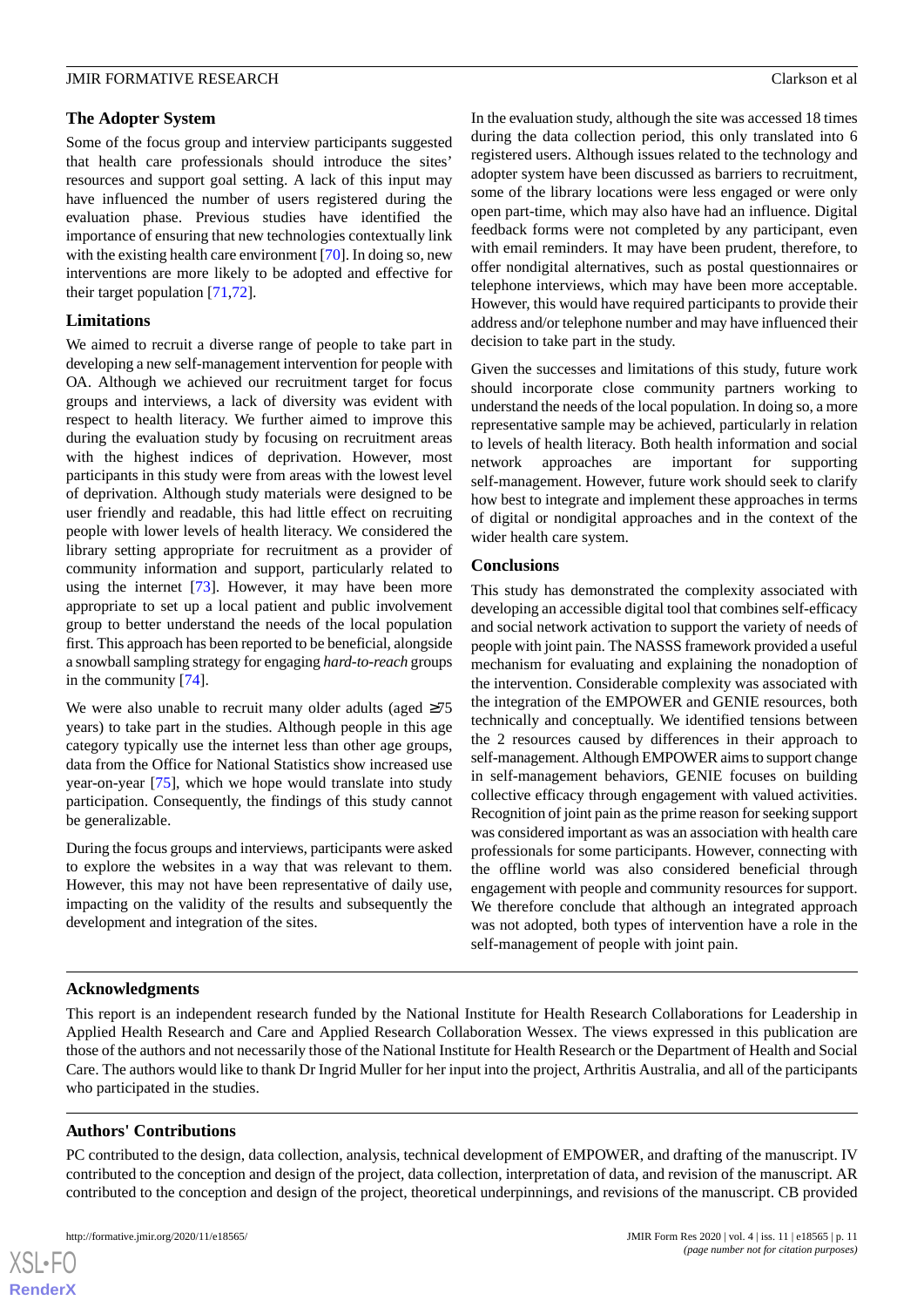input on health literacy, undertook data collection, reviewed the EMPOWER site, and made revisions to the manuscript. NW contributed through content development and review of the EMPOWER site and revisions to the manuscript. JL contributed to the development of participant materials, content of EMPOWER, and review of the manuscript. JA contributed to the conception and design of the project, interpretation of data, development of the EMPOWER site, and review of the manuscript.

## **Conflicts of Interest**

<span id="page-11-10"></span>None declared.

## **Multimedia Appendix 1**

The 7 domains of the nonadoption, abandonment, scale-up, spread, and sustainability framework for the implementation of technology in health and social care, reproduced with permission and licensed under Creative Commons Attribution cc-by 4.0. [[PNG File , 90 KB-Multimedia Appendix 1](https://jmir.org/api/download?alt_name=formative_v4i11e18565_app1.png&filename=8b8afcb45ac2da5a7b15bee55fd589c9.png)]

## <span id="page-11-11"></span>**Multimedia Appendix 2**

<span id="page-11-12"></span>Focus group and think-aloud interview representative accounts. [[DOCX File , 16 KB](https://jmir.org/api/download?alt_name=formative_v4i11e18565_app2.docx&filename=5b1799c569cc57240d394c11105739ea.docx)-[Multimedia Appendix 2\]](https://jmir.org/api/download?alt_name=formative_v4i11e18565_app2.docx&filename=5b1799c569cc57240d394c11105739ea.docx)

## **Multimedia Appendix 3**

<span id="page-11-13"></span>Example Managing Joint Pain on the Web and Through Resources (EMPOWER) page during development showing the text input field for users to record how people around them could help. [[PNG File , 183 KB-Multimedia Appendix 3](https://jmir.org/api/download?alt_name=formative_v4i11e18565_app3.png&filename=ef88f0a85416745fd4bf9a8cd0258572.png)]

## **Multimedia Appendix 4**

<span id="page-11-14"></span>Example of changes made following the think-aloud interviews. [[PNG File , 227 KB-Multimedia Appendix 4](https://jmir.org/api/download?alt_name=formative_v4i11e18565_app4.png&filename=ebeeb5925e88bd6fa69d5a096be4380a.png)]

## **Multimedia Appendix 5**

Links between Managing Joint Pain on the Web and Through Resources (EMPOWER) pages and Generating Engagement in Network Involvement (GENIE).

<span id="page-11-0"></span>[[PNG File , 381 KB-Multimedia Appendix 5](https://jmir.org/api/download?alt_name=formative_v4i11e18565_app5.png&filename=11622f16300f95054aab3c34a5cb1481.png)]

## **References**

- <span id="page-11-2"></span><span id="page-11-1"></span>1. GBD 2016 Disease and Injury Incidence and Prevalence Collaborators. Global, regional, and national incidence, prevalence, and years lived with disability for 328 diseases and injuries for 195 countries, 1990-2016: a systematic analysis for the Global Burden of Disease Study 2016. Lancet 2017 Sep 16;390(10100):1211-1259 [\[FREE Full text\]](https://linkinghub.elsevier.com/retrieve/pii/S0140-6736(17)32154-2) [doi: [10.1016/S0140-6736\(17\)32154-2\]](http://dx.doi.org/10.1016/S0140-6736(17)32154-2) [Medline: [28919117](http://www.ncbi.nlm.nih.gov/entrez/query.fcgi?cmd=Retrieve&db=PubMed&list_uids=28919117&dopt=Abstract)]
- <span id="page-11-4"></span><span id="page-11-3"></span>2. Woolf AD, Pfleger B. Burden of major musculoskeletal conditions. Bull World Health Organ 2003;81(9):646-656 [[FREE](http://europepmc.org/abstract/MED/14710506) [Full text\]](http://europepmc.org/abstract/MED/14710506) [Medline: [14710506\]](http://www.ncbi.nlm.nih.gov/entrez/query.fcgi?cmd=Retrieve&db=PubMed&list_uids=14710506&dopt=Abstract)
- <span id="page-11-5"></span>3. Osteoarthritis in General Practice: Data and Perspectives London. Arthritis Research UK. 2013. URL: [https://www.](https://www.versusarthritis.org/media/2115/osteoarthritis-in-general-practice.pdf) [versusarthritis.org/media/2115/osteoarthritis-in-general-practice.pdf](https://www.versusarthritis.org/media/2115/osteoarthritis-in-general-practice.pdf) [accessed 2019-11-10]
- <span id="page-11-6"></span>4. Chen A, Gupte C, Akhtar K, Smith P, Cobb J. The global economic cost of osteoarthritis: how the UK compares. Arthritis 2012;2012:698709 [[FREE Full text](https://doi.org/10.1155/2012/698709)] [doi: [10.1155/2012/698709\]](http://dx.doi.org/10.1155/2012/698709) [Medline: [23082249](http://www.ncbi.nlm.nih.gov/entrez/query.fcgi?cmd=Retrieve&db=PubMed&list_uids=23082249&dopt=Abstract)]
- 5. People in the EU: Population Projections 2017. Eurostat. URL: [https://ec.europa.eu/eurostat/statistics-explained/index.php/](https://ec.europa.eu/eurostat/statistics-explained/index.php/People_in_the_EU_-_population_projections) People in the EU - population projections [accessed 2019-11-10]
- <span id="page-11-7"></span>6. Luong MN, Cleveland RJ, Nyrop KA, Callahan LF. Social determinants and osteoarthritis outcomes. Aging health 2012 Aug 1;8(4):413-437 [[FREE Full text](http://europepmc.org/abstract/MED/23243459)] [doi: [10.2217/ahe.12.43](http://dx.doi.org/10.2217/ahe.12.43)] [Medline: [23243459](http://www.ncbi.nlm.nih.gov/entrez/query.fcgi?cmd=Retrieve&db=PubMed&list_uids=23243459&dopt=Abstract)]
- <span id="page-11-9"></span><span id="page-11-8"></span>7. Rowlands G, Protheroe J, Winkley J, Richardson M, Seed PT, Rudd R. A mismatch between population health literacy and the complexity of health information: an observational study. Br J Gen Pract 2015 Jun;65(635):e379-e386 [[FREE Full text](https://bjgp.org/cgi/pmidlookup?view=long&pmid=26009533)] [doi: [10.3399/bjgp15X685285](http://dx.doi.org/10.3399/bjgp15X685285)] [Medline: [26009533\]](http://www.ncbi.nlm.nih.gov/entrez/query.fcgi?cmd=Retrieve&db=PubMed&list_uids=26009533&dopt=Abstract)
- 8. Creer TL, Renne CM, Christian WP. Behavioral contributions to rehabilitation and childhood asthma. Rehabil Lit 1976 Aug;37(8):226-32,247. [Medline: [959645\]](http://www.ncbi.nlm.nih.gov/entrez/query.fcgi?cmd=Retrieve&db=PubMed&list_uids=959645&dopt=Abstract)
- 9. Lorig KR, Holman H. Self-management education: history, definition, outcomes, and mechanisms. Ann Behav Med 2003 Aug;26(1):1-7. [doi: [10.1207/S15324796ABM2601\\_01](http://dx.doi.org/10.1207/S15324796ABM2601_01)] [Medline: [12867348](http://www.ncbi.nlm.nih.gov/entrez/query.fcgi?cmd=Retrieve&db=PubMed&list_uids=12867348&dopt=Abstract)]
- 10. Kroon FP, van der Burg LR, Buchbinder R, Osborne RH, Johnston RV, Pitt V. Self-management education programmes for osteoarthritis. Cochrane Database Syst Rev 2014 Jan 15(1):CD008963. [doi: [10.1002/14651858.CD008963.pub2](http://dx.doi.org/10.1002/14651858.CD008963.pub2)] [Medline: [24425500](http://www.ncbi.nlm.nih.gov/entrez/query.fcgi?cmd=Retrieve&db=PubMed&list_uids=24425500&dopt=Abstract)]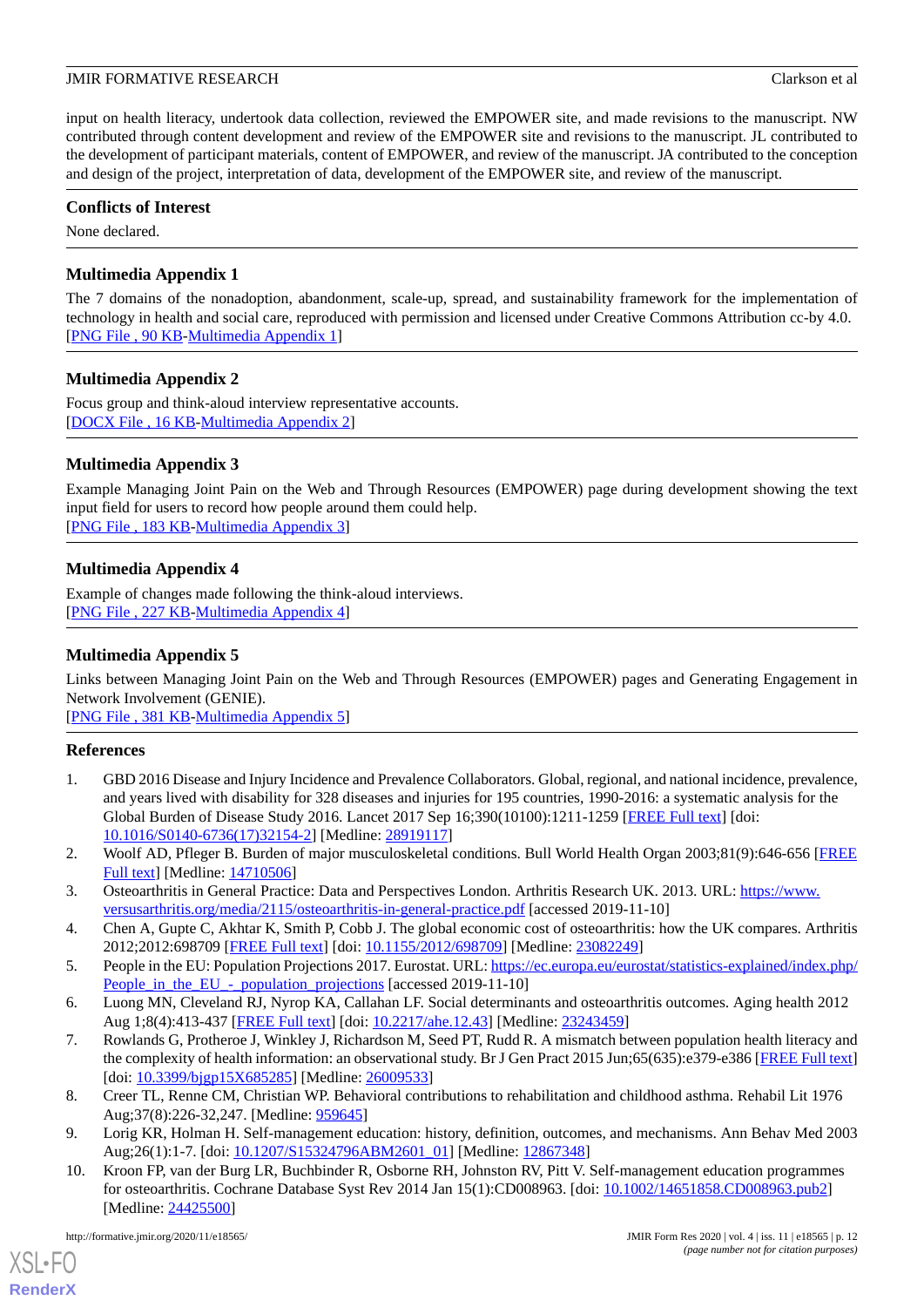- <span id="page-12-0"></span>11. Cuperus N, Smink AJ, Bierma-Zeinstra SM, Dekker J, Schers HJ, de Boer F, et al. Patient reported barriers and facilitators to using a self-management booklet for hip and knee osteoarthritis in primary care: results of a qualitative interview study. BMC Fam Pract 2013 Dec 1;14:181 [[FREE Full text](https://bmcfampract.biomedcentral.com/articles/10.1186/1471-2296-14-181)] [doi: [10.1186/1471-2296-14-181\]](http://dx.doi.org/10.1186/1471-2296-14-181) [Medline: [24289303\]](http://www.ncbi.nlm.nih.gov/entrez/query.fcgi?cmd=Retrieve&db=PubMed&list_uids=24289303&dopt=Abstract)
- <span id="page-12-1"></span>12. Osthoff A, Niedermann K, Braun J, Adams J, Brodin N, Dagfinrud H, et al. 2018 EULAR recommendations for physical activity in people with inflammatory arthritis and osteoarthritis. Ann Rheum Dis 2018 Sep;77(9):1251-1260. [doi: [10.1136/annrheumdis-2018-213585](http://dx.doi.org/10.1136/annrheumdis-2018-213585)] [Medline: [29997112\]](http://www.ncbi.nlm.nih.gov/entrez/query.fcgi?cmd=Retrieve&db=PubMed&list_uids=29997112&dopt=Abstract)
- <span id="page-12-3"></span><span id="page-12-2"></span>13. Hillsdon M, Foster C, Thorogood M. Interventions for promoting physical activity. Cochrane Database Syst Rev 2005 Jan 25(1):CD003180 [[FREE Full text](http://europepmc.org/abstract/MED/15674903)] [doi: [10.1002/14651858.CD003180.pub2](http://dx.doi.org/10.1002/14651858.CD003180.pub2)] [Medline: [15674903](http://www.ncbi.nlm.nih.gov/entrez/query.fcgi?cmd=Retrieve&db=PubMed&list_uids=15674903&dopt=Abstract)]
- <span id="page-12-4"></span>14. Hillsdon M, Foster C, Thorogood M. Interventions for promoting physical activity. Cochrane Database Syst Rev 2005 Jan 25(1):CD003180 [[FREE Full text](http://europepmc.org/abstract/MED/15674903)] [doi: [10.1002/14651858.CD003180.pub2](http://dx.doi.org/10.1002/14651858.CD003180.pub2)] [Medline: [15674903](http://www.ncbi.nlm.nih.gov/entrez/query.fcgi?cmd=Retrieve&db=PubMed&list_uids=15674903&dopt=Abstract)]
- <span id="page-12-5"></span>15. Parsons L, Adams J. The accessibility and usability of an Australian web-based self-management programme for people with lower health literacy and joint pain in the UK: A qualitative interview study. Musculoskeletal Care 2018 Dec;16(4):500-504. [doi: [10.1002/msc.1355](http://dx.doi.org/10.1002/msc.1355)] [Medline: [29971907](http://www.ncbi.nlm.nih.gov/entrez/query.fcgi?cmd=Retrieve&db=PubMed&list_uids=29971907&dopt=Abstract)]
- <span id="page-12-6"></span>16. Algeo N, Hunter D, Cahill A, Dickson C, Adams J. Usability of a digital self-management website for people with osteoarthritis: a UK patient and public involvement study. Int J Ther Rehabil 2017 Feb 2;24(2):78-82 [\[FREE Full text\]](https://doi.org/10.12968/ijtr.2017.24.2.78) [doi: [10.12968/ijtr.2017.24.2.78](http://dx.doi.org/10.12968/ijtr.2017.24.2.78)]
- <span id="page-12-7"></span>17. Morton K, Dennison L, May C, Murray E, Little P, McManus RJ, et al. Using digital interventions for self-management of chronic physical health conditions: a meta-ethnography review of published studies. Patient Educ Couns 2017 Apr;100(4):616-635 [\[FREE Full text\]](https://linkinghub.elsevier.com/retrieve/pii/S0738-3991(16)30489-X) [doi: [10.1016/j.pec.2016.10.019](http://dx.doi.org/10.1016/j.pec.2016.10.019)] [Medline: [28029572\]](http://www.ncbi.nlm.nih.gov/entrez/query.fcgi?cmd=Retrieve&db=PubMed&list_uids=28029572&dopt=Abstract)
- <span id="page-12-8"></span>18. Schulman-Green D, Jaser S, Martin F, Alonzo A, Grey M, McCorkle R, et al. Processes of self-management in chronic illness. J Nurs Scholarsh 2012 Jun;44(2):136-144 [\[FREE Full text](http://europepmc.org/abstract/MED/22551013)] [doi: [10.1111/j.1547-5069.2012.01444.x](http://dx.doi.org/10.1111/j.1547-5069.2012.01444.x)] [Medline: [22551013](http://www.ncbi.nlm.nih.gov/entrez/query.fcgi?cmd=Retrieve&db=PubMed&list_uids=22551013&dopt=Abstract)]
- <span id="page-12-10"></span><span id="page-12-9"></span>19. Araújo-Soares V, Hankonen N, Presseau J, Rodrigues A, Sniehotta FF. Developing behavior change interventions for self-management in chronic illness: an integrative overview. Eur Psychol 2019;24(1):7-25 [[FREE Full text](https://hogrefe-prod.literatumonline.com/doi/10.1027/1016-9040/a000330?url_ver=Z39.88-2003&rfr_id=ori:rid:crossref.org&rfr_dat=cr_pub%3dpubmed)] [doi: [10.1027/1016-9040/a000330](http://dx.doi.org/10.1027/1016-9040/a000330)] [Medline: [31496632](http://www.ncbi.nlm.nih.gov/entrez/query.fcgi?cmd=Retrieve&db=PubMed&list_uids=31496632&dopt=Abstract)]
- <span id="page-12-11"></span>20. Michie S, West R, Campbell R, Brown J, Gainforth H. ABC of Behaviour Change Theories. Sutton, UK: Silverback; 2014.
- 21. Reeves D, Blickem C, Vassilev I, Brooks H, Kennedy A, Richardson G, et al. The contribution of social networks to the health and self-management of patients with long-term conditions: a longitudinal study. PLoS One 2014;9(6):e98340 [[FREE](https://dx.plos.org/10.1371/journal.pone.0098340) [Full text\]](https://dx.plos.org/10.1371/journal.pone.0098340) [doi: [10.1371/journal.pone.0098340](http://dx.doi.org/10.1371/journal.pone.0098340)] [Medline: [24887107](http://www.ncbi.nlm.nih.gov/entrez/query.fcgi?cmd=Retrieve&db=PubMed&list_uids=24887107&dopt=Abstract)]
- <span id="page-12-12"></span>22. Vassilev I, Rogers A, Kennedy A, Koetsenruijter J. The influence of social networks on self-management support: a metasynthesis. BMC Public Health 2014 Jul 15;14:719 [[FREE Full text](https://bmcpublichealth.biomedcentral.com/articles/10.1186/1471-2458-14-719)] [doi: [10.1186/1471-2458-14-719](http://dx.doi.org/10.1186/1471-2458-14-719)] [Medline: [25023948](http://www.ncbi.nlm.nih.gov/entrez/query.fcgi?cmd=Retrieve&db=PubMed&list_uids=25023948&dopt=Abstract)]
- <span id="page-12-14"></span><span id="page-12-13"></span>23. Kennedy A, Vassilev I, James E, Rogers A. Implementing a social network intervention designed to enhance and diversify support for people with long-term conditions. A qualitative study. Implement Sci 2016 Feb 29;11:27 [[FREE Full text](https://implementationscience.biomedcentral.com/articles/10.1186/s13012-016-0384-8)] [doi: [10.1186/s13012-016-0384-8\]](http://dx.doi.org/10.1186/s13012-016-0384-8) [Medline: [26926837](http://www.ncbi.nlm.nih.gov/entrez/query.fcgi?cmd=Retrieve&db=PubMed&list_uids=26926837&dopt=Abstract)]
- <span id="page-12-15"></span>24. Bartholomew LK, Parcel GS, Kok G, Gottlieb NH. Planning Health Promotion Programs: An Intervention Mapping Approach. Francisco, CA: Jossey-Bass; 2006.
- <span id="page-12-16"></span>25. Kok G, Schaalma H. Using theory in psychological interventions. In: Michie S, Abraham A, editors. Health Psychology in Practice. Oxford, UK: Blackwell; 2004:203-209.
- <span id="page-12-18"></span><span id="page-12-17"></span>26. Yardley L, Williams S, Bradbury K, Garip G, Renouf S, Ware L, et al. Integrating user perspectives into the development of a web-based weight management intervention. Clin Obes 2012 Oct;2(5-6):132-141. [doi: [10.1111/cob.12001\]](http://dx.doi.org/10.1111/cob.12001) [Medline: [25586248](http://www.ncbi.nlm.nih.gov/entrez/query.fcgi?cmd=Retrieve&db=PubMed&list_uids=25586248&dopt=Abstract)]
- <span id="page-12-19"></span>27. Yardley L, Ainsworth B, Arden-Close E, Muller I. The person-based approach to enhancing the acceptability and feasibility of interventions. Pilot Feasibility Stud 2015;1:37 [\[FREE Full text](https://pilotfeasibilitystudies.biomedcentral.com/articles/10.1186/s40814-015-0033-z)] [doi: [10.1186/s40814-015-0033-z\]](http://dx.doi.org/10.1186/s40814-015-0033-z) [Medline: [27965815](http://www.ncbi.nlm.nih.gov/entrez/query.fcgi?cmd=Retrieve&db=PubMed&list_uids=27965815&dopt=Abstract)]
- <span id="page-12-20"></span>28. About. My Point Pain. URL:<https://www.myjointpain.org.au/about> [accessed 2019-10-31]
- <span id="page-12-21"></span>29. Yardley L, Morrison L, Bradbury K, Muller I. The person-based approach to intervention development: application to digital health-related behavior change interventions. J Med Internet Res 2015 Jan 30;17(1):e30 [\[FREE Full text\]](https://www.jmir.org/2015/1/e30/) [doi: [10.2196/jmir.4055](http://dx.doi.org/10.2196/jmir.4055)] [Medline: [25639757](http://www.ncbi.nlm.nih.gov/entrez/query.fcgi?cmd=Retrieve&db=PubMed&list_uids=25639757&dopt=Abstract)]
- 30. Generating Engagement in Networks Involvement (Genie). URL:<https://www.genie.soton.ac.uk/eng/> [accessed 2019-11-10]
- <span id="page-12-22"></span>31. Miles C, Arden-Close E, Thomas M, Bruton A, Yardley L, Hankins M, et al. Barriers and facilitators of effective self-management in asthma: systematic review and thematic synthesis of patient and healthcare professional views. NPJ Prim Care Respir Med 2017 Oct 9;27(1):57 [[FREE Full text](https://doi.org/10.1038/s41533-017-0056-4)] [doi: [10.1038/s41533-017-0056-4\]](http://dx.doi.org/10.1038/s41533-017-0056-4) [Medline: [28993623](http://www.ncbi.nlm.nih.gov/entrez/query.fcgi?cmd=Retrieve&db=PubMed&list_uids=28993623&dopt=Abstract)]
- 32. Band R, Bradbury K, Morton K, May C, Michie S, Mair FS, et al. Intervention planning for a digital intervention for self-management of hypertension: a theory-, evidence- and person-based approach. Implement Sci 2017 Feb 23;12(1):25 [[FREE Full text](https://implementationscience.biomedcentral.com/articles/10.1186/s13012-017-0553-4)] [doi: [10.1186/s13012-017-0553-4\]](http://dx.doi.org/10.1186/s13012-017-0553-4) [Medline: [28231840](http://www.ncbi.nlm.nih.gov/entrez/query.fcgi?cmd=Retrieve&db=PubMed&list_uids=28231840&dopt=Abstract)]
- 33. Smith E, Bradbury K, Scott L, Steele M, Little P, Yardley L. Providing online weight management in primary care: a mixed methods process evaluation of healthcare practitioners' experiences of using and supporting patients using POWeR. Implement Sci 2017 May 25;12(1):69 [\[FREE Full text](https://implementationscience.biomedcentral.com/articles/10.1186/s13012-017-0596-6)] [doi: [10.1186/s13012-017-0596-6\]](http://dx.doi.org/10.1186/s13012-017-0596-6) [Medline: [28545538\]](http://www.ncbi.nlm.nih.gov/entrez/query.fcgi?cmd=Retrieve&db=PubMed&list_uids=28545538&dopt=Abstract)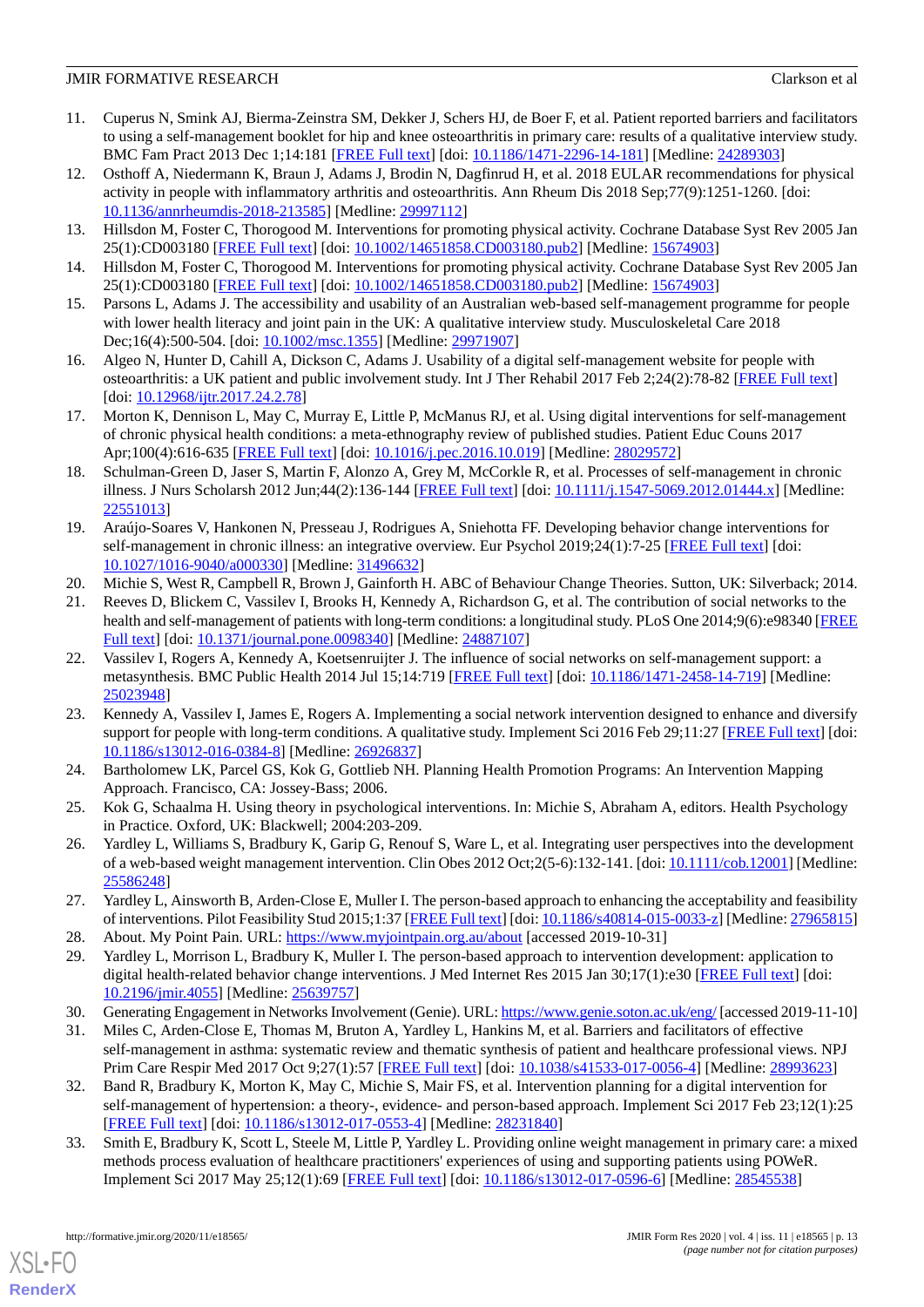- <span id="page-13-0"></span>34. Harding C, Romanou E, Williams J, Peters M. The 2011 Skills for Life Survey: a Survey of Literacy, Numeracy, and ICT Levels in England. Government of UK. 2011. URL: [https://assets.publishing.service.gov.uk/government/uploads/system/](https://assets.publishing.service.gov.uk/government/uploads/system/uploads/attachment_data/file/36000/12-p168-2011-skills-for-life-survey.pdf) [uploads/attachment\\_data/file/36000/12-p168-2011-skills-for-life-survey.pdf](https://assets.publishing.service.gov.uk/government/uploads/system/uploads/attachment_data/file/36000/12-p168-2011-skills-for-life-survey.pdf) [accessed 2019-11-10]
- <span id="page-13-2"></span><span id="page-13-1"></span>35. Litwic A, Edwards MH, Dennison EM, Cooper C. Epidemiology and burden of osteoarthritis. Br Med Bull 2013;105:185-199 [[FREE Full text](http://europepmc.org/abstract/MED/23337796)] [doi: [10.1093/bmb/lds038](http://dx.doi.org/10.1093/bmb/lds038)] [Medline: [23337796\]](http://www.ncbi.nlm.nih.gov/entrez/query.fcgi?cmd=Retrieve&db=PubMed&list_uids=23337796&dopt=Abstract)
- <span id="page-13-3"></span>36. Glyn-Jones S, Palmer AJ, Agricola R, Price AJ, Vincent TL, Weinans H, et al. Osteoarthritis. Lancet 2015 Jul 25;386(9991):376-387. [doi: [10.1016/S0140-6736\(14\)60802-3\]](http://dx.doi.org/10.1016/S0140-6736(14)60802-3) [Medline: [25748615](http://www.ncbi.nlm.nih.gov/entrez/query.fcgi?cmd=Retrieve&db=PubMed&list_uids=25748615&dopt=Abstract)]
- <span id="page-13-4"></span>37. Chew LD, Griffin JM, Partin MR, Noorbaloochi S, Grill JP, Snyder A, et al. Validation of screening questions for limited health literacy in a large VA outpatient population. J Gen Intern Med 2008 May;23(5):561-566 [\[FREE Full text\]](http://europepmc.org/abstract/MED/18335281) [doi: [10.1007/s11606-008-0520-5\]](http://dx.doi.org/10.1007/s11606-008-0520-5) [Medline: [18335281](http://www.ncbi.nlm.nih.gov/entrez/query.fcgi?cmd=Retrieve&db=PubMed&list_uids=18335281&dopt=Abstract)]
- <span id="page-13-5"></span>38. Chew LD, Bradley KA, Boyko EJ. Brief questions to identify patients with inadequate health literacy. Fam Med 2004 Sep;36(8):588-594 [[FREE Full text](http://www.stfm.org/fmhub/fm2004/September/Lisa588.pdf)] [Medline: [15343421](http://www.ncbi.nlm.nih.gov/entrez/query.fcgi?cmd=Retrieve&db=PubMed&list_uids=15343421&dopt=Abstract)]
- <span id="page-13-6"></span>39. Graneheim UH, Lundman B. Qualitative content analysis in nursing research: concepts, procedures and measures to achieve trustworthiness. Nurse Educ Today 2004 Feb;24(2):105-112. [doi: [10.1016/j.nedt.2003.10.001\]](http://dx.doi.org/10.1016/j.nedt.2003.10.001) [Medline: [14769454\]](http://www.ncbi.nlm.nih.gov/entrez/query.fcgi?cmd=Retrieve&db=PubMed&list_uids=14769454&dopt=Abstract)
- <span id="page-13-7"></span>40. Bowen DJ, Kreuter M, Spring B, Cofta-Woerpel L, Linnan L, Weiner D, et al. How we design feasibility studies. Am J Prev Med 2009 May;36(5):452-457 [\[FREE Full text\]](http://europepmc.org/abstract/MED/19362699) [doi: [10.1016/j.amepre.2009.02.002](http://dx.doi.org/10.1016/j.amepre.2009.02.002)] [Medline: [19362699](http://www.ncbi.nlm.nih.gov/entrez/query.fcgi?cmd=Retrieve&db=PubMed&list_uids=19362699&dopt=Abstract)]
- <span id="page-13-8"></span>41. Mackert M, Champlin S, Holton A, Muñoz I, Damásio M. Ehealth and health literacy: a research methodology review. J Comput-Mediat Comm 2014 Apr 12;19(3):516-528 [[FREE Full text\]](https://doi.org/10.1111/jcc4.12044) [doi: [10.1111/jcc4.12044\]](http://dx.doi.org/10.1111/jcc4.12044)
- <span id="page-13-9"></span>42. The English Index of Multiple Deprivation. Ministry of Housing, Communities and Local Government. 2015. URL: [http:/](http://imd-by-postcode.opendatacommunities.org/) [/imd-by-postcode.opendatacommunities.org/](http://imd-by-postcode.opendatacommunities.org/) [accessed 2019-11-10]
- <span id="page-13-10"></span>43. Lorig KR, Sobel DS, Ritter PL, Laurent D, Hobbs M. Effect of a self-management program on patients with chronic disease. Eff Clin Pract 2001;4(6):256-262. [Medline: [11769298\]](http://www.ncbi.nlm.nih.gov/entrez/query.fcgi?cmd=Retrieve&db=PubMed&list_uids=11769298&dopt=Abstract)
- <span id="page-13-11"></span>44. Hill JC, Kang S, Benedetto E, Myers H, Blackburn S, Smith S, et al. Development and initial cohort validation of the arthritis research uk musculoskeletal health questionnaire (MSK-HQ) for use across musculoskeletal care pathways. BMJ Open 2016 Aug 5;6(8):e012331 [\[FREE Full text\]](https://bmjopen.bmj.com/lookup/pmidlookup?view=long&pmid=27496243) [doi: [10.1136/bmjopen-2016-012331\]](http://dx.doi.org/10.1136/bmjopen-2016-012331) [Medline: [27496243\]](http://www.ncbi.nlm.nih.gov/entrez/query.fcgi?cmd=Retrieve&db=PubMed&list_uids=27496243&dopt=Abstract)
- <span id="page-13-13"></span><span id="page-13-12"></span>45. Greenhalgh T, Wherton J, Papoutsi C, Lynch J, Hughes G, A'Court C, et al. Beyond adoption: a new framework for theorizing and evaluating nonadoption, abandonment, and challenges to the scale-up, spread, and sustainability of health and care technologies. J Med Internet Res 2017 Nov 1;19(11):e367 [\[FREE Full text\]](https://www.jmir.org/2017/11/e367/) [doi: [10.2196/jmir.8775](http://dx.doi.org/10.2196/jmir.8775)] [Medline: [29092808](http://www.ncbi.nlm.nih.gov/entrez/query.fcgi?cmd=Retrieve&db=PubMed&list_uids=29092808&dopt=Abstract)]
- 46. Greenhalgh T, Abimbola S. The NASSS framework a synthesis of multiple theories of technology implementation. In: Scott P, de Keizer N, Georgiou A, editors. Appl Interdiscip Theory Health Inform. Amsterdam, NL: IOS Press; 2019:978-971.
- <span id="page-13-15"></span><span id="page-13-14"></span>47. Sørensen K, van den Broucke S, Fullam J, Doyle G, Pelikan J, Slonska Z, (HLS-EU) Consortium Health Literacy Project European. Health literacy and public health: a systematic review and integration of definitions and models. BMC Public Health 2012 Jan 25;12:80 [\[FREE Full text\]](https://bmcpublichealth.biomedcentral.com/articles/10.1186/1471-2458-12-80) [doi: [10.1186/1471-2458-12-80](http://dx.doi.org/10.1186/1471-2458-12-80)] [Medline: [22276600](http://www.ncbi.nlm.nih.gov/entrez/query.fcgi?cmd=Retrieve&db=PubMed&list_uids=22276600&dopt=Abstract)]
- <span id="page-13-16"></span>48. Ryan P. Integrated theory of health behavior change: background and intervention development. Clin Nurse Spec 2009;23(3):161-70; quiz 171 [[FREE Full text](http://europepmc.org/abstract/MED/19395894)] [doi: [10.1097/NUR.0b013e3181a42373](http://dx.doi.org/10.1097/NUR.0b013e3181a42373)] [Medline: [19395894](http://www.ncbi.nlm.nih.gov/entrez/query.fcgi?cmd=Retrieve&db=PubMed&list_uids=19395894&dopt=Abstract)]
- <span id="page-13-18"></span><span id="page-13-17"></span>49. Deci EL, Ryan RM. Intrinsic Motivation and Self-determination in Human Behaviour. Rome, UK: Planum Publishing; 1985.
- <span id="page-13-19"></span>50. Deci EL, Ryan RM. Facilitating optimal motivation and psychological well-being across life's domains. Can Psychol 2008 Feb;49(1):14-23. [doi: [10.1037/0708-5591.49.1.14\]](http://dx.doi.org/10.1037/0708-5591.49.1.14)
- 51. Schwarzer R. In: Schwarzer R, editor. Self-efficacy: Thought Control of Action. Washington, DC: Hemisphere; 1992.
- <span id="page-13-20"></span>52. Locke EA, Latham GP. Building a practically useful theory of goal setting and task motivation: a 35-year odyssey. Am Psychol 2002 Sep;57(9):705-717. [doi: [10.1037/0003-066X.57.9.705\]](http://dx.doi.org/10.1037/0003-066X.57.9.705)
- <span id="page-13-21"></span>53. Devan H, Hale L, Hempel D, Saipe B, Perry M. What works and does not work in a self-management intervention for people with chronic pain? Qualitative systematic review and meta-synthesis. Phys Ther 2018 May 1;98(5):381-397. [doi: [10.1093/ptj/pzy029\]](http://dx.doi.org/10.1093/ptj/pzy029) [Medline: [29669089](http://www.ncbi.nlm.nih.gov/entrez/query.fcgi?cmd=Retrieve&db=PubMed&list_uids=29669089&dopt=Abstract)]
- <span id="page-13-24"></span><span id="page-13-23"></span><span id="page-13-22"></span>54. Jeon H, Jang J, Barrett EB. Linking website interactivity to consumer behavioral intention in an online travel community: the mediating role of utilitarian value and online trust. J Qual Assur Hospit Tourism 2016 Aug 19;18(2):125-148. [doi: [10.1080/1528008x.2016.1169473\]](http://dx.doi.org/10.1080/1528008x.2016.1169473)
- <span id="page-13-26"></span><span id="page-13-25"></span>55. Resnick P, Kuwabara K, Zeckhauser R, Friedman E. Reputation systems. Commun ACM 2000 Dec;43(12):45-48. [doi: [10.1145/355112.355122](http://dx.doi.org/10.1145/355112.355122)]
- 56. Versus Arthritis. 2019. URL: <https://www.versusarthritis.org/> [accessed 2019-11-10]
- 57. National Health Service. 2019. URL: <https://www.nhs.uk/> [accessed 2019-11-10]
- 58. University of Oxford and Database of Individual Patient Experiences (DIPEx). 2014. URL: <http://healthtalk.org/home> [accessed 2019-11-10]
- 59. Nutbeam D. Health promotion glossary. Health Promotion Int 1998 Jan 1;13(4):349-364. [doi: [10.1093/heapro/13.4.349\]](http://dx.doi.org/10.1093/heapro/13.4.349)
- 60. Allmark P. Should research samples reflect the diversity of the population? J Med Ethics 2004 Apr;30(2):185-189 [[FREE](http://europepmc.org/abstract/MED/15082815) [Full text\]](http://europepmc.org/abstract/MED/15082815) [doi: [10.1136/jme.2003.004374](http://dx.doi.org/10.1136/jme.2003.004374)] [Medline: [15082815](http://www.ncbi.nlm.nih.gov/entrez/query.fcgi?cmd=Retrieve&db=PubMed&list_uids=15082815&dopt=Abstract)]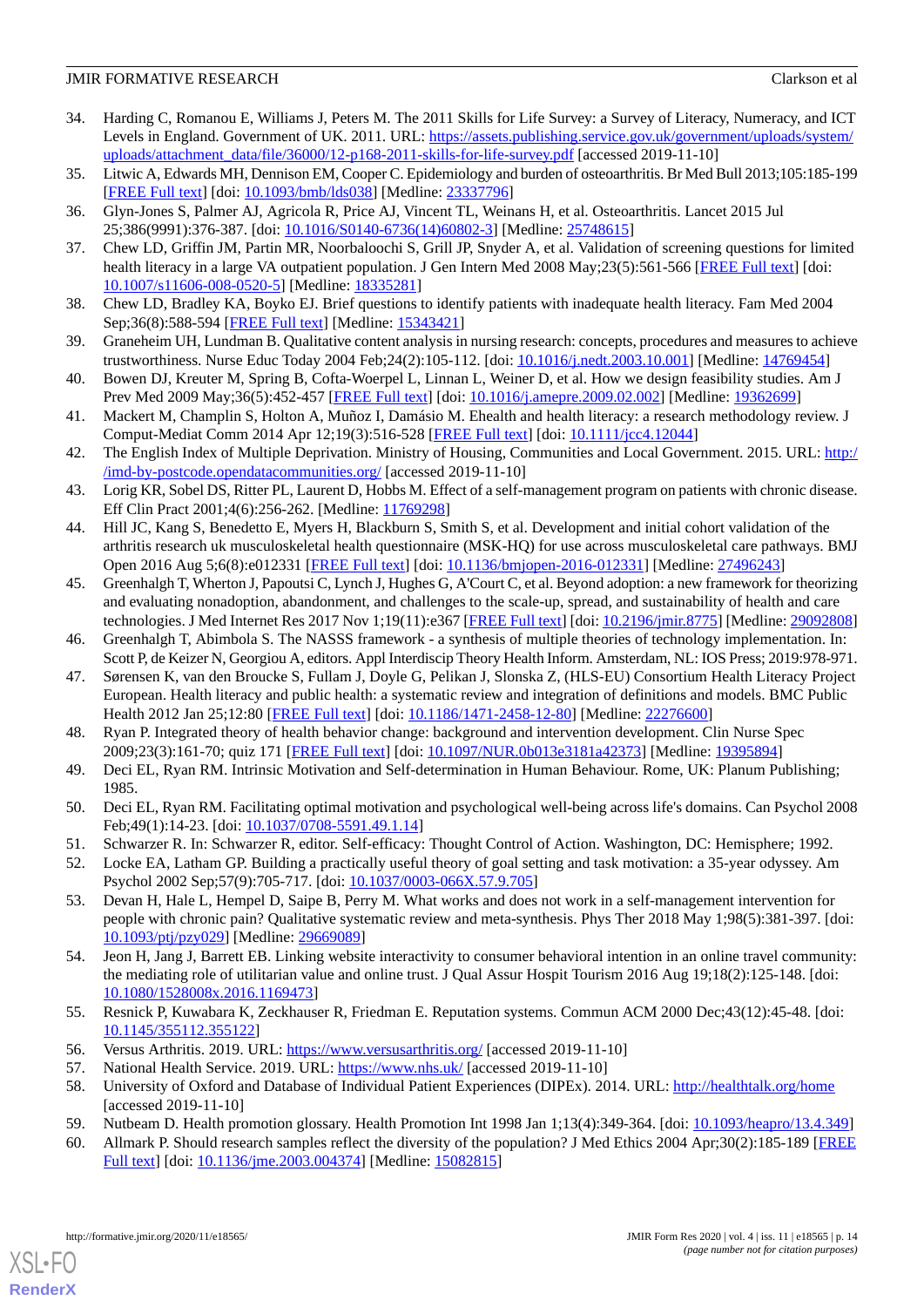- <span id="page-14-0"></span>61. Paskins Z, Sanders T, Hassell AB. What influences patients with osteoarthritis to consult their GP about their symptoms? A narrative review. BMC Fam Pract 2013 Dec 20;14:195 [\[FREE Full text\]](https://bmcfampract.biomedcentral.com/articles/10.1186/1471-2296-14-195) [doi: [10.1186/1471-2296-14-195](http://dx.doi.org/10.1186/1471-2296-14-195)] [Medline: [24359101](http://www.ncbi.nlm.nih.gov/entrez/query.fcgi?cmd=Retrieve&db=PubMed&list_uids=24359101&dopt=Abstract)]
- <span id="page-14-1"></span>62. Yu CH, Bahniwal R, Laupacis A, Leung E, Orr MS, Straus SE. Systematic review and evaluation of web-accessible tools for management of diabetes and related cardiovascular risk factors by patients and healthcare providers. J Am Med Inform Assoc 2012;19(4):514-522 [[FREE Full text](http://europepmc.org/abstract/MED/22215057)] [doi: [10.1136/amiajnl-2011-000307](http://dx.doi.org/10.1136/amiajnl-2011-000307)] [Medline: [22215057](http://www.ncbi.nlm.nih.gov/entrez/query.fcgi?cmd=Retrieve&db=PubMed&list_uids=22215057&dopt=Abstract)]
- <span id="page-14-2"></span>63. Yu CH, Parsons JA, Hall S, Newton D, Jovicic A, Lottridge D, et al. User-centered design of a web-based self-management site for individuals with type 2 diabetes - providing a sense of control and community. BMC Med Inform Decis Mak 2014 Jul 23;14:60 [\[FREE Full text](https://bmcmedinformdecismak.biomedcentral.com/articles/10.1186/1472-6947-14-60)] [doi: [10.1186/1472-6947-14-60\]](http://dx.doi.org/10.1186/1472-6947-14-60) [Medline: [25056379\]](http://www.ncbi.nlm.nih.gov/entrez/query.fcgi?cmd=Retrieve&db=PubMed&list_uids=25056379&dopt=Abstract)
- <span id="page-14-4"></span><span id="page-14-3"></span>64. Greaves CJ, Sheppard KE, Abraham C, Hardeman W, Roden M, Evans PH, IMAGE Study Group. Systematic review of reviews of intervention components associated with increased effectiveness in dietary and physical activity interventions. BMC Public Health 2011 Feb 18;11:119 [[FREE Full text](https://bmcpublichealth.biomedcentral.com/articles/10.1186/1471-2458-11-119)] [doi: [10.1186/1471-2458-11-119\]](http://dx.doi.org/10.1186/1471-2458-11-119) [Medline: [21333011](http://www.ncbi.nlm.nih.gov/entrez/query.fcgi?cmd=Retrieve&db=PubMed&list_uids=21333011&dopt=Abstract)]
- <span id="page-14-6"></span><span id="page-14-5"></span>65. Michie S, Abraham C, Whittington C, McAteer J, Gupta S. Effective techniques in healthy eating and physical activity interventions: a meta-regression. Health Psychol 2009 Nov;28(6):690-701. [doi: [10.1037/a0016136](http://dx.doi.org/10.1037/a0016136)] [Medline: [19916637](http://www.ncbi.nlm.nih.gov/entrez/query.fcgi?cmd=Retrieve&db=PubMed&list_uids=19916637&dopt=Abstract)]
- 66. Weinberg R. Goal setting in sport and exercise: research to practice. Exploring Sport and Exercise Physiology 2002:25-48.
- 67. Gaglio B, Glasgow RE, Bull SS. Do patient preferences for health information vary by health literacy or numeracy? A qualitative assessment. J Health Commun 2012;17(Suppl 3):109-121. [doi: [10.1080/10810730.2012.712616\]](http://dx.doi.org/10.1080/10810730.2012.712616) [Medline: [23030565](http://www.ncbi.nlm.nih.gov/entrez/query.fcgi?cmd=Retrieve&db=PubMed&list_uids=23030565&dopt=Abstract)]
- <span id="page-14-7"></span>68. Longo DR, Schubert SL, Wright BA, LeMaster J, Williams CD, Clore JN. Health information seeking, receipt, and use in diabetes self-management. Ann Fam Med 2010;8(4):334-340 [\[FREE Full text](http://www.annfammed.org/cgi/pmidlookup?view=long&pmid=20644188)] [doi: [10.1370/afm.1115\]](http://dx.doi.org/10.1370/afm.1115) [Medline: [20644188](http://www.ncbi.nlm.nih.gov/entrez/query.fcgi?cmd=Retrieve&db=PubMed&list_uids=20644188&dopt=Abstract)]
- <span id="page-14-8"></span>69. Yardley L, Morrison LG, Andreou P, Joseph J, Little P. Understanding reactions to an internet-delivered health-care intervention: accommodating user preferences for information provision. BMC Med Inform Decis Mak 2010 Sep 17;10:52 [[FREE Full text](https://bmcmedinformdecismak.biomedcentral.com/articles/10.1186/1472-6947-10-52)] [doi: [10.1186/1472-6947-10-52\]](http://dx.doi.org/10.1186/1472-6947-10-52) [Medline: [20849599](http://www.ncbi.nlm.nih.gov/entrez/query.fcgi?cmd=Retrieve&db=PubMed&list_uids=20849599&dopt=Abstract)]
- <span id="page-14-9"></span>70. Kilsdonk E, Peute LW, Knijnenburg SL, Jaspers MW. Factors known to influence acceptance of clinical decision support systems. Stud Health Technol Inform 2011;169:150-154. [Medline: [21893732\]](http://www.ncbi.nlm.nih.gov/entrez/query.fcgi?cmd=Retrieve&db=PubMed&list_uids=21893732&dopt=Abstract)
- <span id="page-14-11"></span><span id="page-14-10"></span>71. McGinn CA, Grenier S, Duplantie J, Shaw N, Sicotte C, Mathieu L, et al. Comparison of user groups' perspectives of barriers and facilitators to implementing electronic health records: a systematic review. BMC Med 2011 Apr 28;9:46 [\[FREE](https://bmcmedicine.biomedcentral.com/articles/10.1186/1741-7015-9-46) [Full text\]](https://bmcmedicine.biomedcentral.com/articles/10.1186/1741-7015-9-46) [doi: [10.1186/1741-7015-9-46\]](http://dx.doi.org/10.1186/1741-7015-9-46) [Medline: [21524315](http://www.ncbi.nlm.nih.gov/entrez/query.fcgi?cmd=Retrieve&db=PubMed&list_uids=21524315&dopt=Abstract)]
- <span id="page-14-12"></span>72. Rahimi B, Vimarlund V, Timpka T. Health information system implementation: a qualitative meta-analysis. J Med Syst 2009 Oct;33(5):359-368. [doi: [10.1007/s10916-008-9198-9\]](http://dx.doi.org/10.1007/s10916-008-9198-9) [Medline: [19827262](http://www.ncbi.nlm.nih.gov/entrez/query.fcgi?cmd=Retrieve&db=PubMed&list_uids=19827262&dopt=Abstract)]
- <span id="page-14-13"></span>73. UK Digital Strategy. Government of UK. 2017. URL: [https://www.gov.uk/government/publications/uk-digital-strategy/](https://www.gov.uk/government/publications/uk-digital-strategy/uk-digital-strategy) [uk-digital-strategy](https://www.gov.uk/government/publications/uk-digital-strategy/uk-digital-strategy) [accessed 2019-10-11]
- 74. Shaghaghi A, Bhopal RS, Sheikh A. Approaches to recruiting 'hard-to-reach' populations into re-search: a review of the literature. Health Promot Perspect 2011;1(2):86-94 [\[FREE Full text\]](http://europepmc.org/abstract/MED/24688904) [doi: [10.5681/hpp.2011.009](http://dx.doi.org/10.5681/hpp.2011.009)] [Medline: [24688904](http://www.ncbi.nlm.nih.gov/entrez/query.fcgi?cmd=Retrieve&db=PubMed&list_uids=24688904&dopt=Abstract)]
- 75. 2019 Internet users, UK. Office for National Statistics. 2019. URL: [https://www.ons.gov.uk/businessindustryandtrade/](https://www.ons.gov.uk/businessindustryandtrade/itandinternetindustry/bulletins/internetusers/2019) [itandinternetindustry/bulletins/internetusers/2019](https://www.ons.gov.uk/businessindustryandtrade/itandinternetindustry/bulletins/internetusers/2019) [accessed 2019-10-11]

## **Abbreviations**

**EMPOWER:** Managing joint Pain On the Web and through Resources **GENIE:** Generating Engagement in Network Involvement **GP:** general practitioner **LTC:** long-term condition **MJP:** My Joint Pain **NASSS:** nonadoption, abandonment, scale-up, spread, and sustainability **NHS:** National Health Service **OA**: osteoarthritis **PBA:** person-based approach **PIS:** participant information sheet